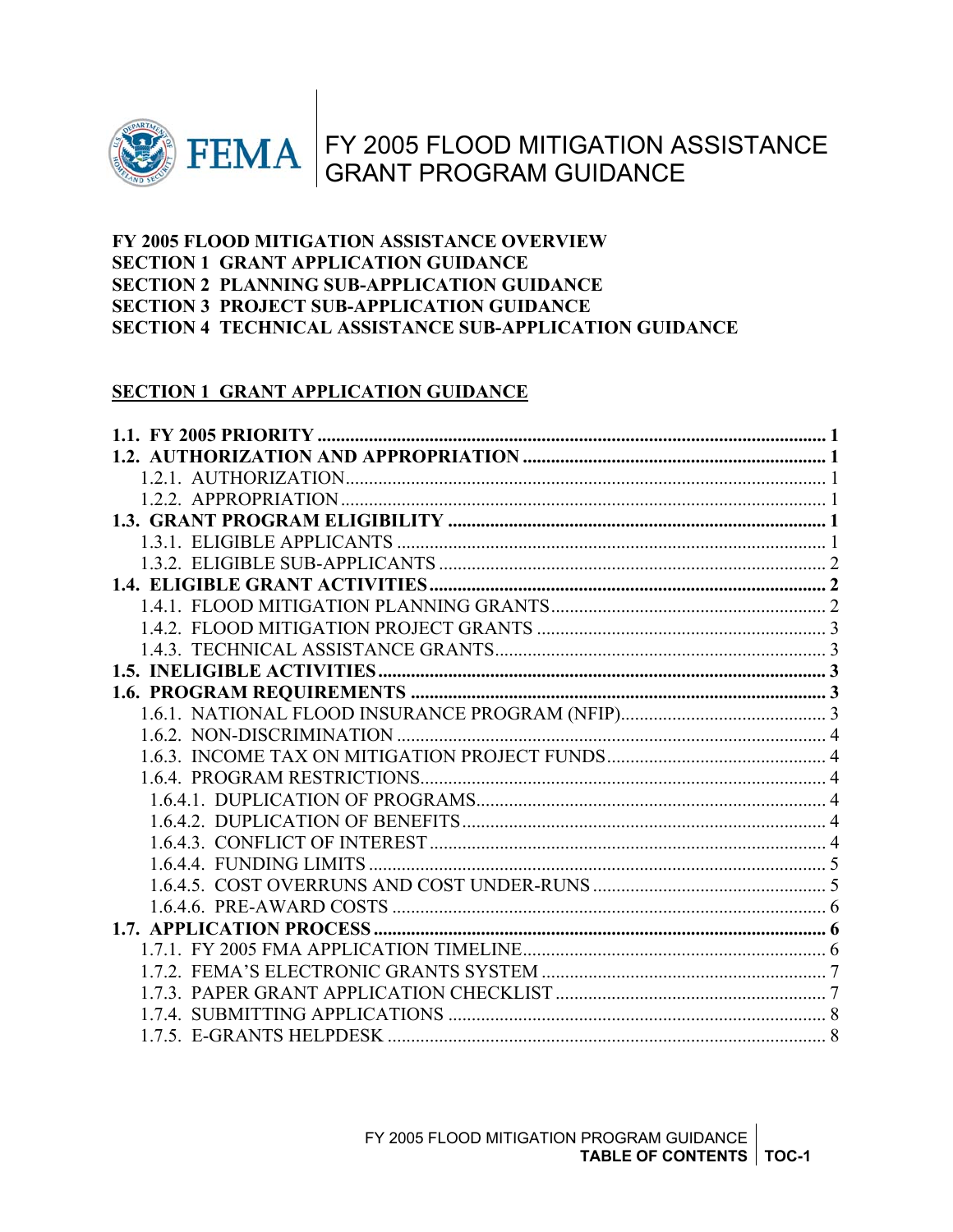#### **SECTION 2 PLANNING SUB-APPLICATION GUIDANCE**

| 2.3.1. MULTI-HAZARD MITIGATION PLANS - FLOOD ANNEX 15 |  |
|-------------------------------------------------------|--|
|                                                       |  |
|                                                       |  |
|                                                       |  |
|                                                       |  |
|                                                       |  |

#### **SECTION 3 PROJECT SUB-APPLICATION GUIDANCE**

|                                                             | <b>20</b> |
|-------------------------------------------------------------|-----------|
|                                                             |           |
|                                                             |           |
|                                                             |           |
| 3.3.2. PROPERTY ACQUISITION AND RELOCATION REQUIREMENTS  21 |           |
|                                                             |           |
|                                                             | 22        |
| 3.3.2.3. HAZARDOUS MATERIALS AND PROPERTY ACQUISITIONS 22   |           |
|                                                             |           |
|                                                             |           |
|                                                             |           |
|                                                             | 23        |
|                                                             | 24        |
|                                                             | 24        |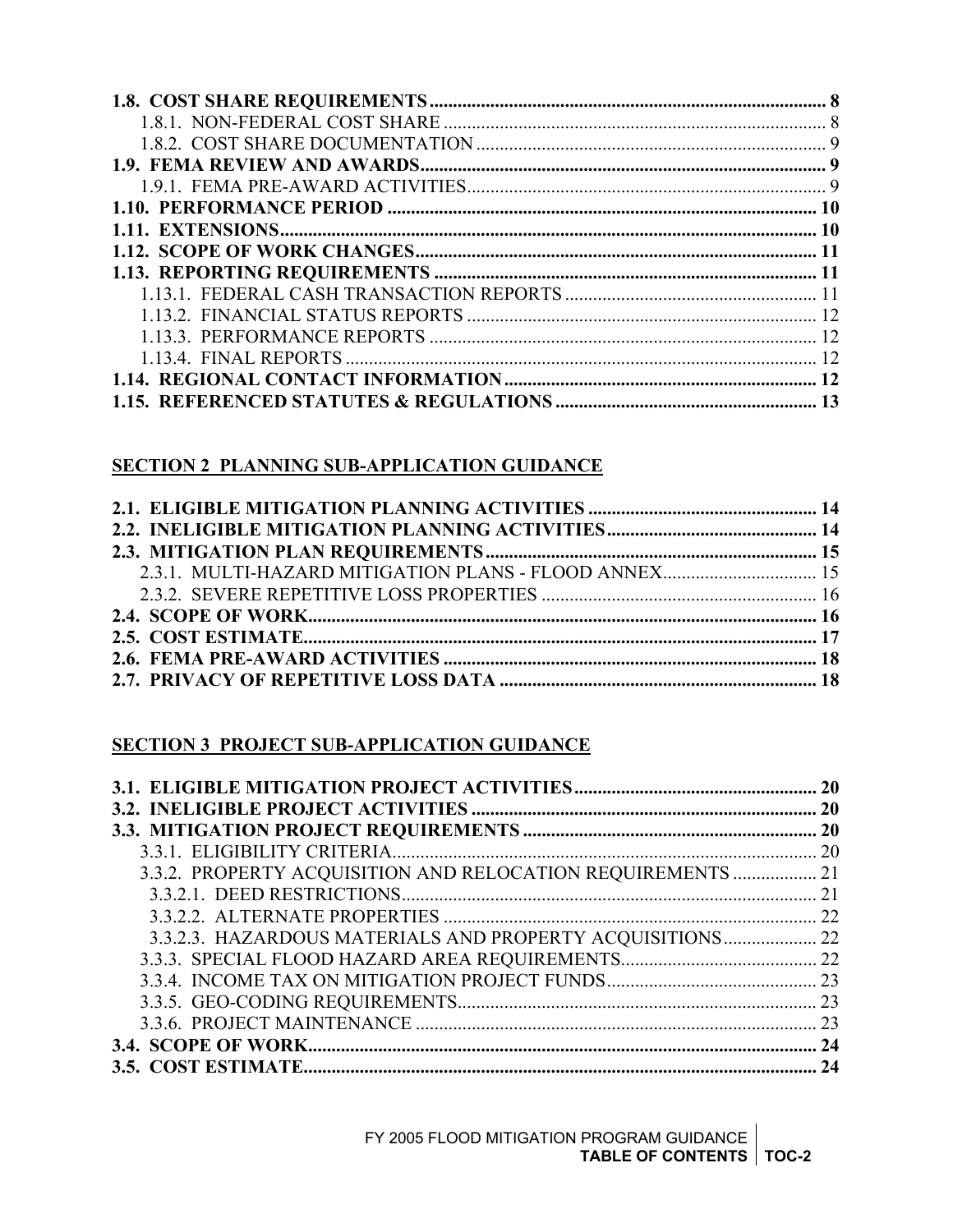| 3.6.1. ALTERNATIVE DETERMINATION OF COST-EFFECTIVENESS  25        |  |
|-------------------------------------------------------------------|--|
| 3.7. ENVIRONMENTAL/HISTORIC PRESERVATION COMPLIANCE  26           |  |
|                                                                   |  |
| 3.8.1. PROPERTY ACQUISITION AND RELOCATION REQUIREMENTS  27       |  |
|                                                                   |  |
|                                                                   |  |
| 3.8.4. ENVIRONMENTAL AND HISTORIC PRESERVATION COMPLIANCE         |  |
|                                                                   |  |
| 3.9 UPDATING REPETITIVE LOSS DATABASE FOR MITIGATED PROPERTIES 27 |  |

#### **SECTION 4 TECHNICAL ASSISTANCE SUB-APPLICATION GUIDANCE**

#### **[4.1. ELIGIBLE MITIGATION TECHNICAL ASSISTANCE ACTIVITIES](#page-32-0) .................... 28**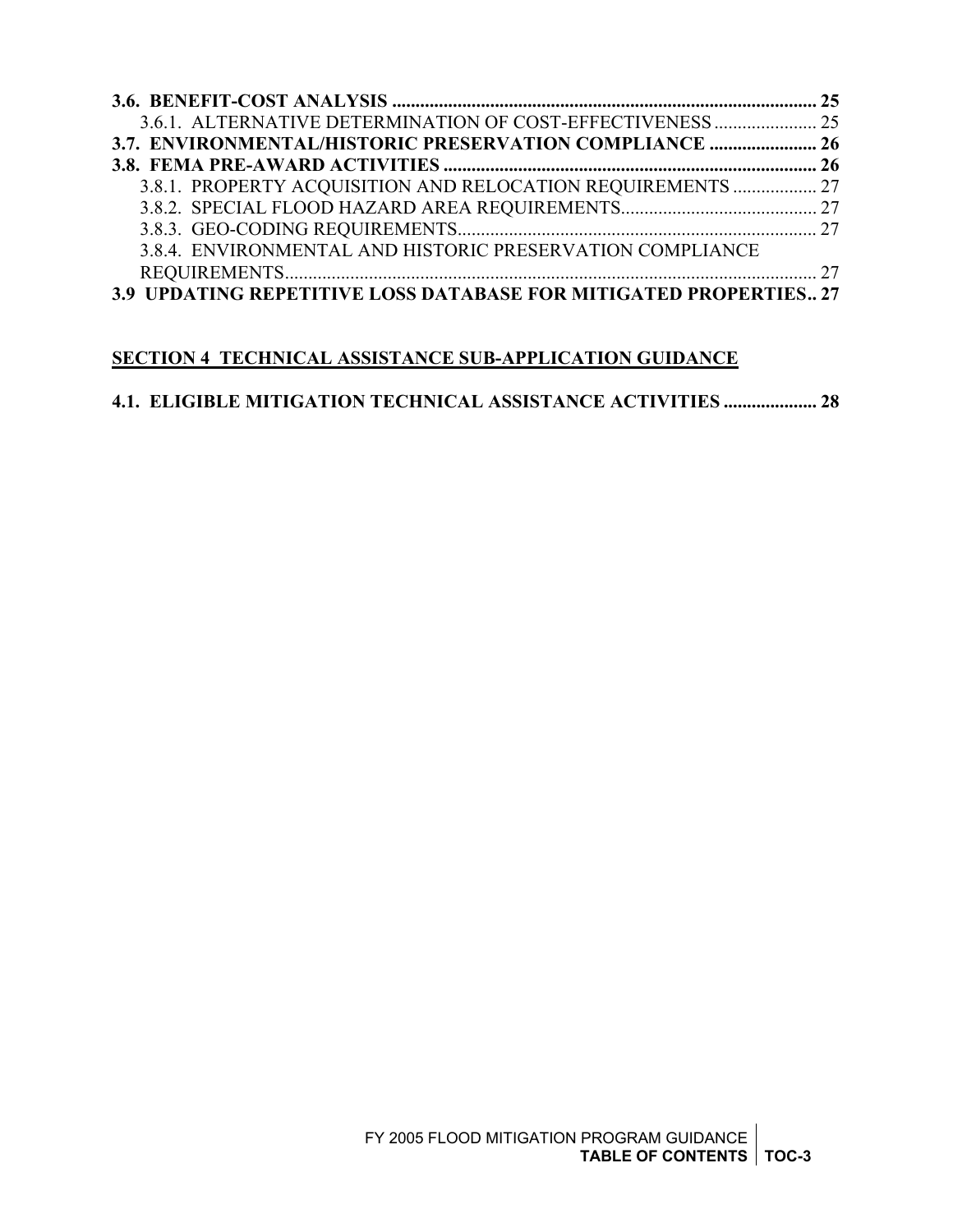

## FY 2005 FLOOD MITIGATION ASSISTANCE PROGRAM **OVERVIEW**

#### **BACKGROUND**

The Flood Mitigation Assistance (FMA) grant program provides funding to States, Indian tribal governments, and communities so that cost-effective measures are taken to reduce or eliminate the long-term risk of flood damage to buildings, manufactured homes, and other structures insurable under the National Flood Insurance Program (NFIP). The long-term goal of FMA is to reduce or eliminate claims under the NFIP through mitigation activities.

#### **FY 2005 FMA PRIORITY**

**Priority:** The FY 2005 FMA priority is to fund flood mitigation activities that reduce the number of repetitive loss structures currently insured by the NFIP, and specifically, on addressing target repetitive loss properties identified in FEMA's Repetitive Loss Strategy. **FY 2005 FMA Guidance:** FY 2005 FMA guidance document and additional guidance materials, such as FEMA 299, Agreement Articles or the eGrants Help Desk are available from the FEMA Regional Office or on the

FY 2005 target allocations may be awarded until July 15, 2005 for eligible, cost-effective flood mitigation activities that will reduce the risk of flood losses to any property currently insured under the NFIP, whether repetitive loss or not.

#### **USES OF FUNDS**

**Funds:** FY 2005 FMA funding is available at \$20 million for State allocations for Planning, Project and Technical Assistance grants, and for administrative costs to support the FMA program.

#### **Eligible Project Activities:**

• Only those projects listed in 44 CFR §78.12 are eligible for FMA grant awards.

#### **Eligible Planning Activities:**

 Planning activities that develop State, Indian tribal, and local Flood Mitigation Plans that meet the planning criteria outlined in 44 CFR §78.5.

#### **Eligible Technical Assistance Activities:**

- Solicitation, review, and processing of sub-applications;
- Assistance to Sub-applicants for engineering feasibility, BCA, and Environmental and Historic Preservation documentation;
- Geo-coding mitigation projects;
- Managing grants;
- Technical monitoring;
- Plan reviews and planning workshops;
- Computer or GIS equipment (up to 15%); and
- State FMA Point-of-Contact's salary, and his/her FMA related training and travel expenses

**Cost-share:** 75% Federal/25% non-Federal. Of this amount, **not more than one half** may be provided from in-kind contributions.

#### **Ineligible Project Activities:**

[www.fema.gov/fima/fma.shtm](http://www.fema.gov/fima/fma.shtm)

- Major flood control projects;
- Phased or partial projects;

FEMA web page:

- Flood studies or flood mapping;
- Dry floodproofing of residential structures;
- Generators, and related equipment;
- Warning and alert notification systems; and
- Response and communication equipment

#### **Ineligible Planning Activities:**

- Flood studies or flood mapping; and
- Risk assessments, technical assistance, information dissemination or workshops not resulting in a FEMA-approved Flood Mitigation Plan.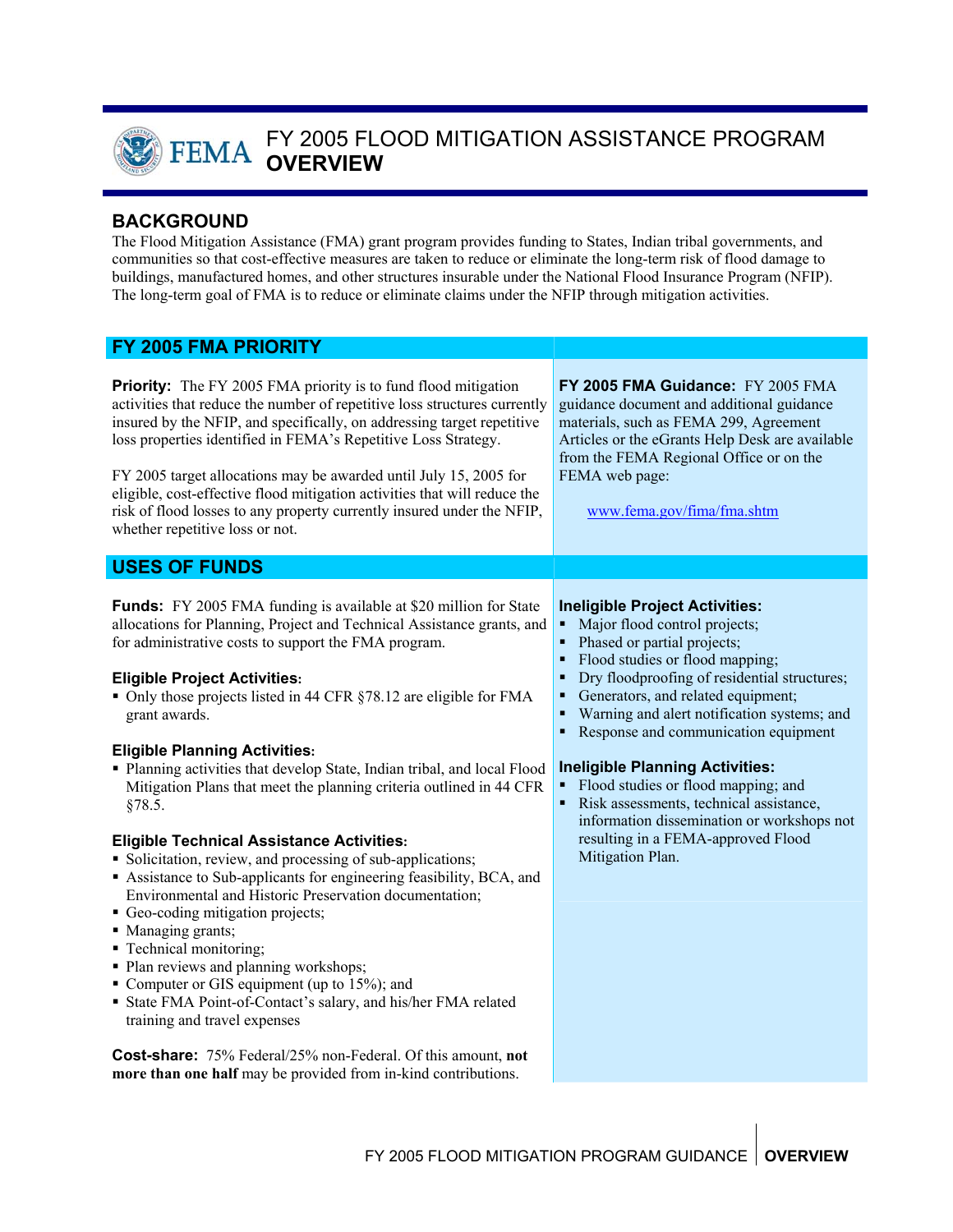#### **ELIGIBILITY REQUIREMENTS**

**Applicant Eligibility:** Only the following entities are eligible to apply to FEMA as Applicants: State emergency management agencies or a similar office (i.e., the office that has primary emergency management or floodplain management responsibility) of the State; the District of Columbia; the U.S. Virgin Islands; the Commonwealth of Puerto Rico; American Samoa; the Commonwealth of the Northern Mariana Islands; and Federallyrecognized Indian tribal governments. Each State, Territory, or tribal government shall designate one agency to serve as the Applicant for the FMA program.

**Sub-applicant Eligibility:** State-level agencies; Federallyrecognized Indian tribal governments; and local communities (to include State-recognized Indian tribes, authorized Indian tribal organizations, and Alaska Native villages) are eligible to apply to the Applicant for assistance. Private individuals and private non-profit (PNP) organizations are **not** eligible Sub-applicants; however, a relevant State agency or local community may apply to the Applicant for assistance to mitigate private or PNP structures.

**NFIP Participation:** All Applicants and Subapplicants must be participating in the National Flood Insurance Program (NFIP) if they have been identified through the NFIP as having a Special Flood Hazard Area (a Flood Hazard Boundary Map (FHBM) or Flood Insurance Rate Map (FIRM) has been issued). In addition, the Applicant/Sub-applicant must not be on probation, suspended or withdrawn from the NFIP. Property owners must have a current flood insurance policy and flood insurance shall be maintained in perpetuity on an improved property

**Mitigation Plan Requirement:** To be eligible for Project grants, an eligible Subapplicant must develop, and have approved by the FEMA Regional Director, a Flood Mitigation Plan in accordance with 44 CFR §78.5.

| <b>APPLICATION PROCESS</b> |  |
|----------------------------|--|
|                            |  |

**Application Process:** FEMA strongly encourages Applicants and Sub-applicants to use the electronic grant (eGrants) system. If an Applicant does not use the eGrants system, then they must use the eGrants paper application format for sub-applications as well as the overall grant application that can be obtained from the FEMA Regional Office. Only applications received through the eGrants system: [https://portal.fema.gov](https://portal.fema.gov/) or using the eGrants paper application format will be accepted.

**Benefit-Cost Analysis:** A Benefit-Cost Analysis (BCA) is required for all mitigation project sub-applications and must be completed by Applicants/Sub-applicants. A BCA will be required for all properties, including substantially damaged structures. The pilot alternate determination of cost-effectiveness may be used for certain insured NFIP repetitive flood loss properties.

#### **APPLICATION DEADLINES**

**Application Timeline.** Grant applications for FY 2005 FMA Target Allocations must be received by the Director of the Applicant's respective FEMA Regional Office **by July 15, 2005, 11:59 p.m., Eastern Standard Time.** Funds may be reallocated to other States and Territories within the Region if any State/Territory does not submit applications for the full amount of its Target Allocation by July 15, 2005. Any eligible Applicant may submit applications for funds in excess of their Target Allocation for Planning or Project activities, which will then be considered for additional FMA funding.

**e-Grants:** FEMA offers technical assistance regarding the eGrants system through the eGrants Helpdesk: 1-866-476-0544 or [mtegrants@dhs.gov](mailto:mtegrants@fema.gov).

**Application Period:** The FY 2005 deadline for States and Territories to submit grant applications to FEMA against their Target Allocations to FEMA is **July 15, 2005**.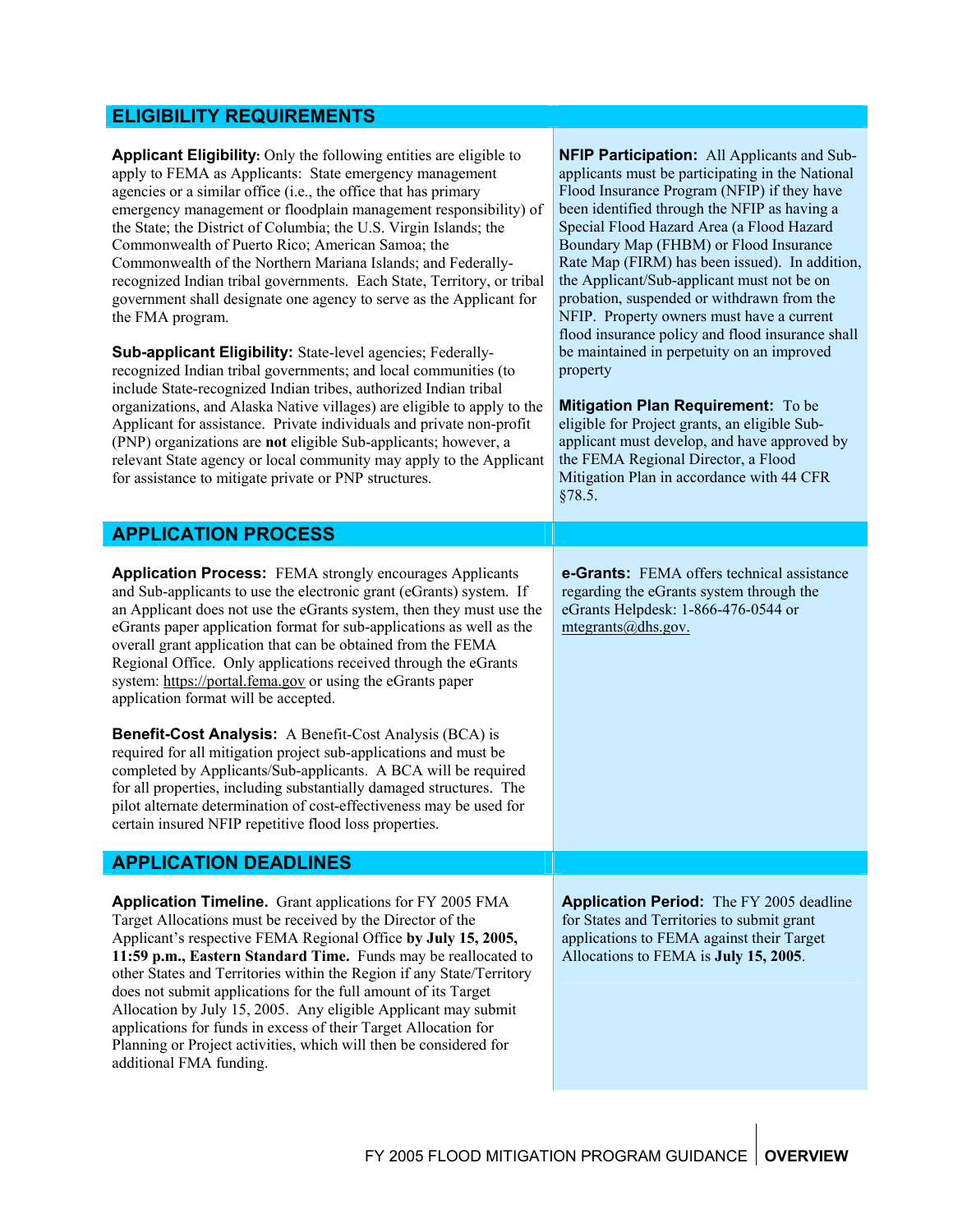# <span id="page-5-0"></span>**SECTION 1. GRANT APPLICATION GUIDANCE**

The Flood Mitigation Assistance (FMA) grant program provides funding to States, Indian tribal governments, and communities so that cost-effective measures are taken to reduce or eliminate the long-term risk of flood damage to buildings, manufactured homes, and other structures insurable under the National Flood Insurance Program (NFIP). The long-term goal of FMA is to reduce or eliminate claims under the NFIP through mitigation activities. Three types of grants are available under FMA: Planning, Project and Technical Assistance.

#### **1.1. FY 2005 PRIORITY**

The FY 2005 FMA priority is to fund flood mitigation activities that reduce the number of repetitive loss structures currently insured by the NFIP, and specifically, on addressing target repetitive loss properties identified in FEMA's Repetitive Loss Strategy. However, FY 2005 Target Allocations may be used to fund eligible, cost-effective flood mitigation activities that will reduce the risk of flood losses to any property currently insured under the NFIP, whether repetitive loss or not.

Grant applications submitted against State/Territory FY 2005 FMA Target Allocations must be received by the Director of the Applicant's respective FEMA Regional Office (see *Section 1.14. Regional Contact Information*) by **July 15, 2005, 11:59 p.m., Eastern Standard Time**. The FY 2005 Application Timeline is addressed in *Section 1.7. Application Process*.

#### **1.2. AUTHORIZATION AND APPROPRIATION 1.2.1. AUTHORIZATION**

The FMA grant program was created pursuant to Section 1366 of the National Flood Insurance Act of 1968 (NFIA, or "the Act"), 42 USC 4104c, as amended by the National Flood Insurance Reform Act of 1994 (NFIRA), Public Law 103-325, and the Bunning-Bereuter-Blumenauer Flood Insurance Reform Act of 2004, Public Law 108-264, with the goal of reducing or eliminating claims under the NFIP. FMA regulations are in 44 Code of Federal Regulations (CFR) Part 78. The Catalog of Federal Domestic Assistance (CFDA) number is 97.029.

#### **1.2.2. APPROPRIATION**

The primary funding source for the National Flood Mitigation Fund (NFMF) is the National Flood Insurance Fund (NFIF). FMA funding is available at \$20 million for State allocations for Planning, Project and Technical Assistance grants, and for administrative costs to support the FY 2005 FMA program. The allocation formula provides \$110,000 base allocations to each State with surplus amounts allocated based on the total number of NFIP insurance policies and the total number of repetitive loss properties within each State/Territory.

*Repetitive Loss Properties are those that have experienced at least two (2) NFIP claim payments of over \$1,000 each within any 10-year rolling period.* 

# **1.3. GRANT PROGRAM ELIGIBILITY**

**1.3.1. ELIGIBLE APPLICANTS**  Only the following entities are eligible to apply to FEMA for assistance: State emergency management agencies or a similar office (*i.e.*, the office that has primary emergency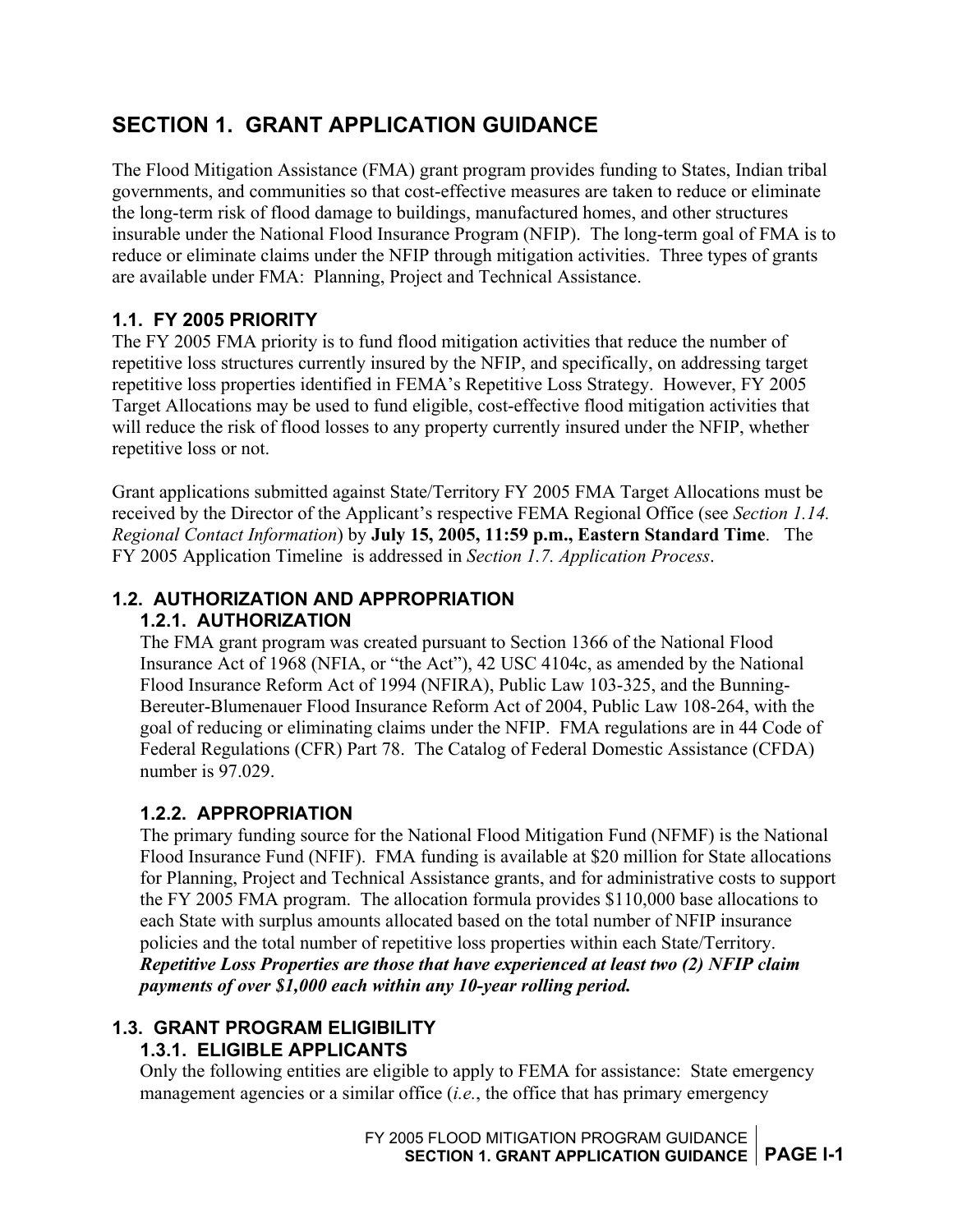<span id="page-6-0"></span>management or floodplain management responsibility) of the State; the District of Columbia; the U.S. Virgin Islands; the Commonwealth of Puerto Rico; American Samoa; the Commonwealth of the Northern Mariana Islands; and Federally-recognized Indian tribal governments. Each State, Territory, or tribal government shall designate **one** agency to serve as the Applicant for the FMA program. If an agency is not designated for any of these entities, a local community may apply directly to FEMA for assistance under 44 CFR Part 78.14 *Alternative Procedures*.

Consistent with FEMA policy and 44 CFR "Government-to-Government Relations with American Indian and Alaska Native Tribal Governments," published in the January 12, 1999, issue of the Federal Register, Federally-recognized Indian tribal governments may choose to apply for FMA grants either through the State as a Sub-applicant or directly to FEMA as an Applicant. This choice is independent of a designation under other FEMA grants and programs. Some State regulations prohibit the State from acting as an Applicant for an Indian tribe. In such cases, or if the Indian tribe chooses, the tribal government may act as an Applicant. If awarded, the tribal government therefore assumes the full responsibilities of a Grantee for the purposes of administering the grant. FEMA has determined that the unique status of Indian tribal governments justifies providing this option to apply directly to FEMA. However, when legally permitted, tribal governments are encouraged to continue existing relationships with the State.

### **1.3.2. ELIGIBLE SUB-APPLICANTS**

Only the following entities are eligible to apply to the Applicant for assistance:

- State-level agencies;
- Federally-recognized Indian tribal governments including State-recognized Indian tribes, authorized Indian tribal organizations, and Alaska Native villages; and
- Local communities.

Private non-profit (PNP) organizations and individuals are **not** eligible Sub-applicants; however, a relevant State agency or local community may apply to the Applicant for assistance to mitigate private or PNP structures. **Only those NFIP-participating Indian tribal governments, or NFIP-participating communities that are not suspended, on probation, or withdrawn from the NFIP are eligible to receive FMA Planning, Project or Technical Assistance grant funds.** 

#### **1.4. ELIGIBLE GRANT ACTIVITIES**

The FMA program provides three types of cost-shared grants. The following are eligible grants under the FMA program:

#### **1.4.1. FLOOD MITIGATION PLANNING GRANTS**

Planning grants may be awarded to States and communities to assess the flood risk and identify actions to reduce that risk. The 44 CFR §78.5 and §78.6 outline the process for development and approval of Flood Mitigation Plans created to articulate a comprehensive strategy for implementing technically feasible flood mitigation activities for the area affected by the Plan. States shall give higher funding priority to Planning sub-applications from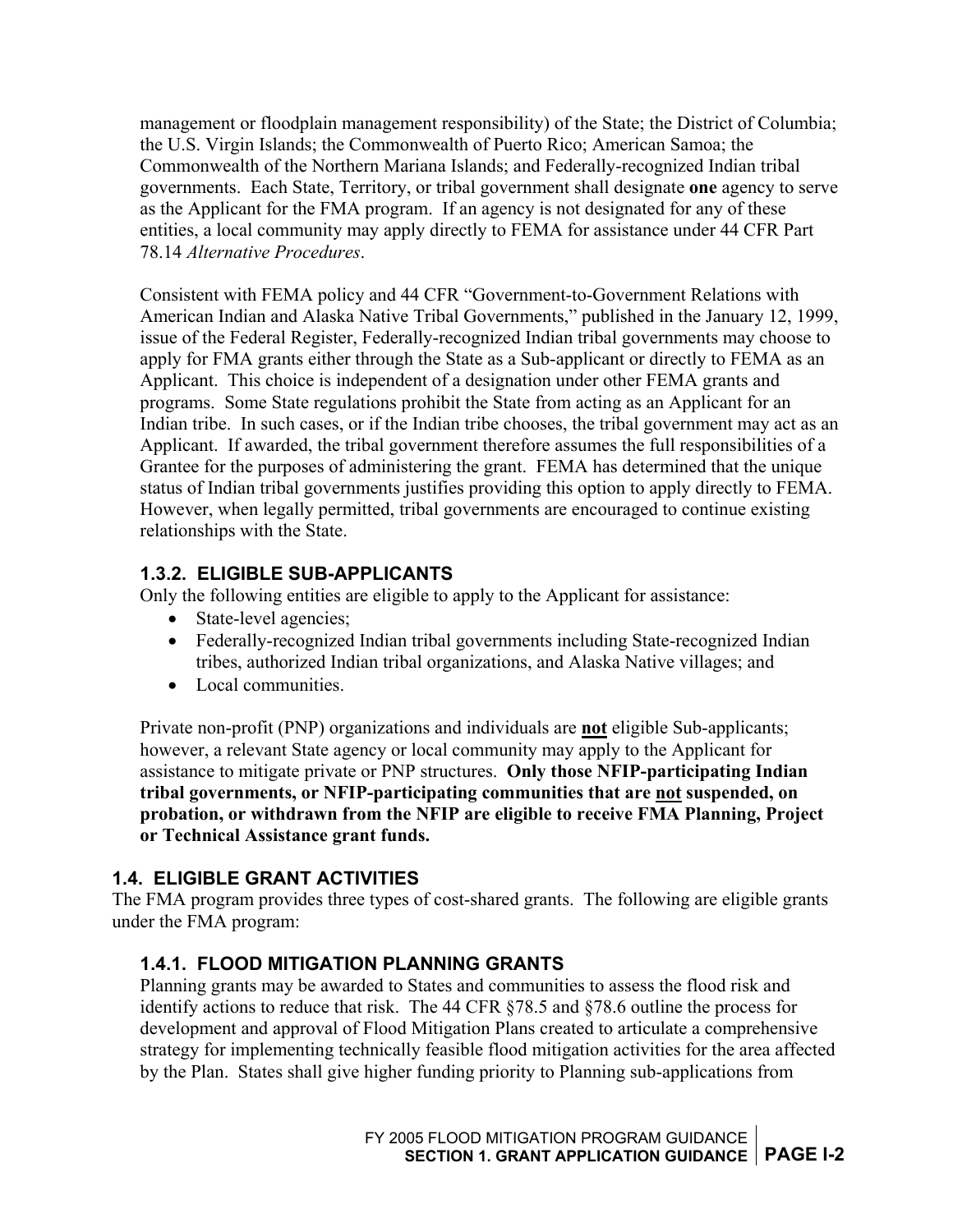<span id="page-7-0"></span>communities that specifically address NFIP repetitive loss properties. (See *Section 2, Flood Mitigation Planning Sub-Application Guidance*)

#### **1.4.2. FLOOD MITIGATION PROJECT GRANTS**

Project grants may be awarded to States and communities to execute measures to reduce flood losses to properties currently insured under the NFIP. States shall give higher funding priority to communities that submit FMA Project applications that are most cost-effective and to mitigate NFIP repetitive loss properties. To be eligible for Project grants, an eligible Sub-applicant must develop, and have approved by the FEMA Regional Director, a Flood Mitigation Plan in accordance with 44 CFR §78.5. The types of eligible activities, along with the minimum project eligibility criteria can be found in 44 CFR §78.11 and §78.12 (See *Section 3, Flood Mitigation Project Sub-Application Guidance*).

### **1.4.3. TECHNICAL ASSISTANCE GRANTS**

Technical Assistance grants may be awarded to States and communities to assist in the development of viable FMA applications and to support communities implementing approved FMA planning and project activities. However, any eligible Indian tribal government (acting as Grantee) or community in States that choose not to participate in the FMA program, are eligible to apply for Technical Assistance grants to support Planning or Project grant activities as well.

The amount of Technical Assistance grant funds allocated to States is limited to 10% of the funding available for Project grants. (See *Section 4, Flood Mitigation Technical Assistance Sub-Application Guidance*)

#### **1.5. INELIGIBLE ACTIVITIES**

FMA Planning, Project and Technical Assistance applications must meet all requirements referenced in the FY 2005 FMA Guidance, as well as 44 CFR Part 78. Specific ineligible mitigation planning activities are listed in *Section 2.2, Ineligible Mitigation Planning Activities*. Ineligible project activities are listed in *Section 3.2, Ineligible Project Activities*.

#### **1.6. PROGRAM REQUIREMENTS**

#### **1.6.1. NATIONAL FLOOD INSURANCE PROGRAM (NFIP)**

All Applicants and Sub-applicants must be participating in the NFIP if they have been identified as having a Special Flood Hazard Area (SFHA), and a Flood Hazard Boundary Map (FHBM) or Flood Insurance Rate Map (FIRM) has been issued. In addition, the Applicant/Sub-applicant must not be suspended, on probation, or withdrawn from the NFIP. FMA funding may not be used to support Planning measures or Project activities, or to provide Technical Assistance for jurisdictions mapped under the NFIP that are not participating in the NFIP. In addition, all jurisdictions included in a multi-jurisdictional Planning sub-application or Project sub-application that are mapped under the NFIP must be participating in the NFIP and not suspended, on probation, or withdrawn from the NFIP.

Property owners who participate in a mitigation project that improves their structure (*e.g.*, elevation) must have a current flood insurance policy and flood insurance shall be maintained in perpetuity on the improved property (see *Section 3.3. Mitigation Project Requirements*).

> FY 2005 FLOOD MITIGATION PROGRAM GUIDANCE **SECTION 1. GRANT APPLICATION GUIDANCE | PAGE I-3**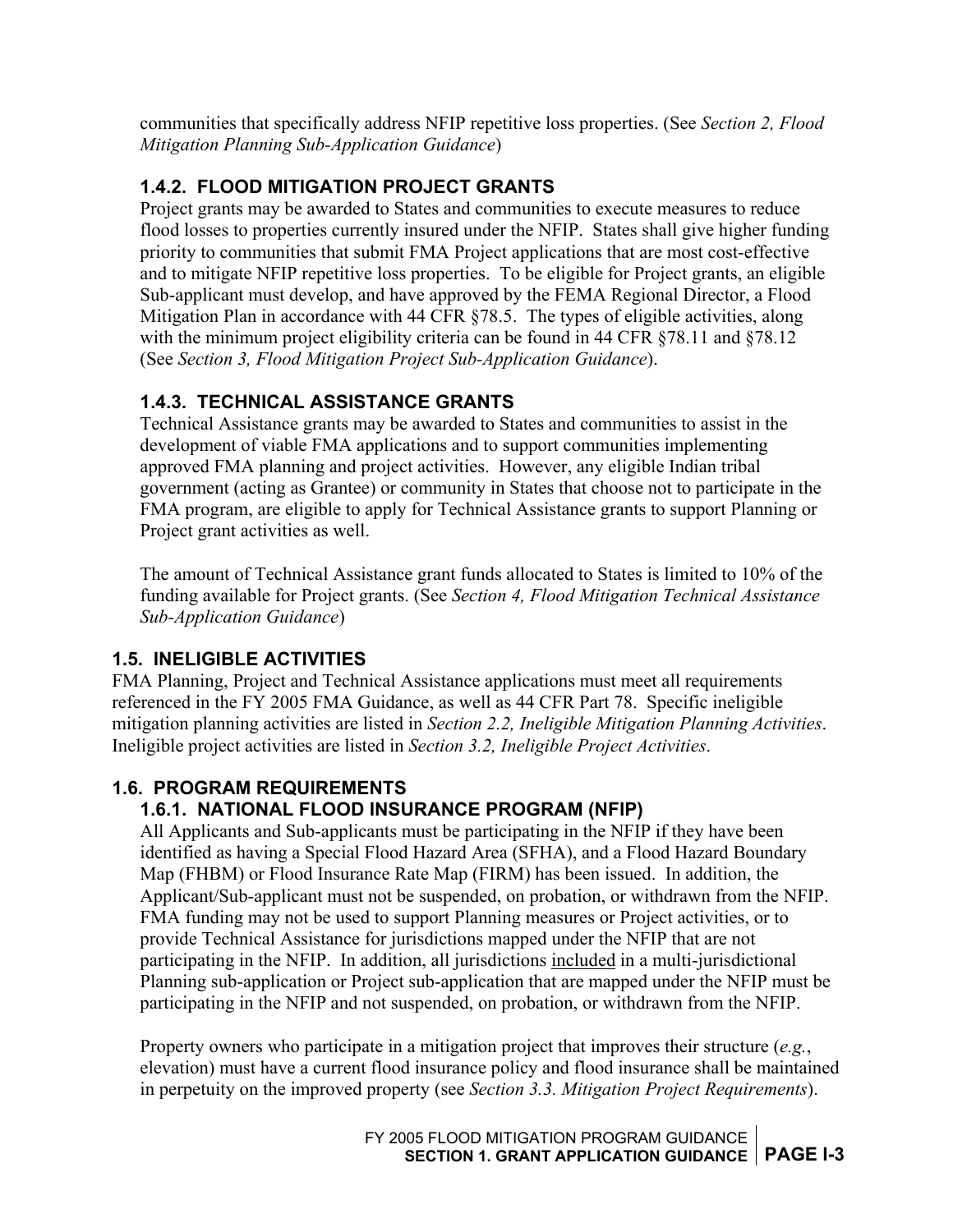#### <span id="page-8-0"></span>**1.6.2. NON-DISCRIMINATION**

Like other FEMA mitigation programs, the FMA program must be administered in an equitable and impartial manner, without discrimination on the grounds of race, color, religion, nationality, sex, age, or economic status. The FMA program complies with §308 of the Stafford Act and Title VI of the 1964 Civil Rights Act. All Grantees must comply with Title VI, including State and local governments distributing Federal assistance.

In implementing the FMA program, Applicants and Sub-applicants must ensure that no discrimination is practiced. Applicants must consider fairness, equity, and equal access when prioritizing and selecting FMA applications to submit for funding. Sub-applicants must ensure fairness and equal access to homeowners and individuals that benefit from grant activities.

#### **1.6.3. INCOME TAX ON MITIGATION PROJECT FUNDS**

FEMA has received information from the Internal Revenue Service (IRS), Department of the Treasury, that payments made under FEMA-assisted mitigation grant programs, including the FMA, are includable as gross income under Section 61 of the Internal Revenue Code.

Participating States and local communities should take the necessary steps to inform property owners so they understand the filing responsibilities and the potential tax implications placed on them as participants in a mitigation project. The Applicants and Sub-Applicants are encouraged to consult the appropriate IRS Office for more information.

#### **1.6.4. PROGRAM RESTRICTIONS**

#### **1.6.4.1. DUPLICATION OF PROGRAMS**

FEMA will not provide assistance under the FMA program for activities that another Federal program has a specific or primary authority to provide. FEMA may disallow or recoup amounts that fall within another Federal program's authority.

#### **1.6.4.2. DUPLICATION OF BENEFITS**

FMA grants may not duplicate benefits received by, or available to, the Applicant or Subapplicant from insurance, other assistance programs, legal awards, or any other resource to address the same purpose. An Applicant must notify FEMA of all benefits that are received or anticipated by the Applicant or Sub-applicant from other sources for the same purpose, and Applicants and Sub-applicants must seek all such benefits available to them. FEMA will reduce the FMA grant by the amounts available for the same purpose from another source. If FEMA provides assistance under this program when other benefits are available to an Applicant or Sub-applicant, the Applicant will be liable to FEMA for any duplicative amounts that are received or available to the Applicant or Sub-applicant from other sources, and must reimburse FEMA for such amounts.

#### **1.6.4.3. CONFLICT OF INTEREST**

Applicants and Sub-applicants must avoid conflicts of interest. Sub-applicants must comply with the procurement guidelines at 44 CFR §13.36. Among other requirements,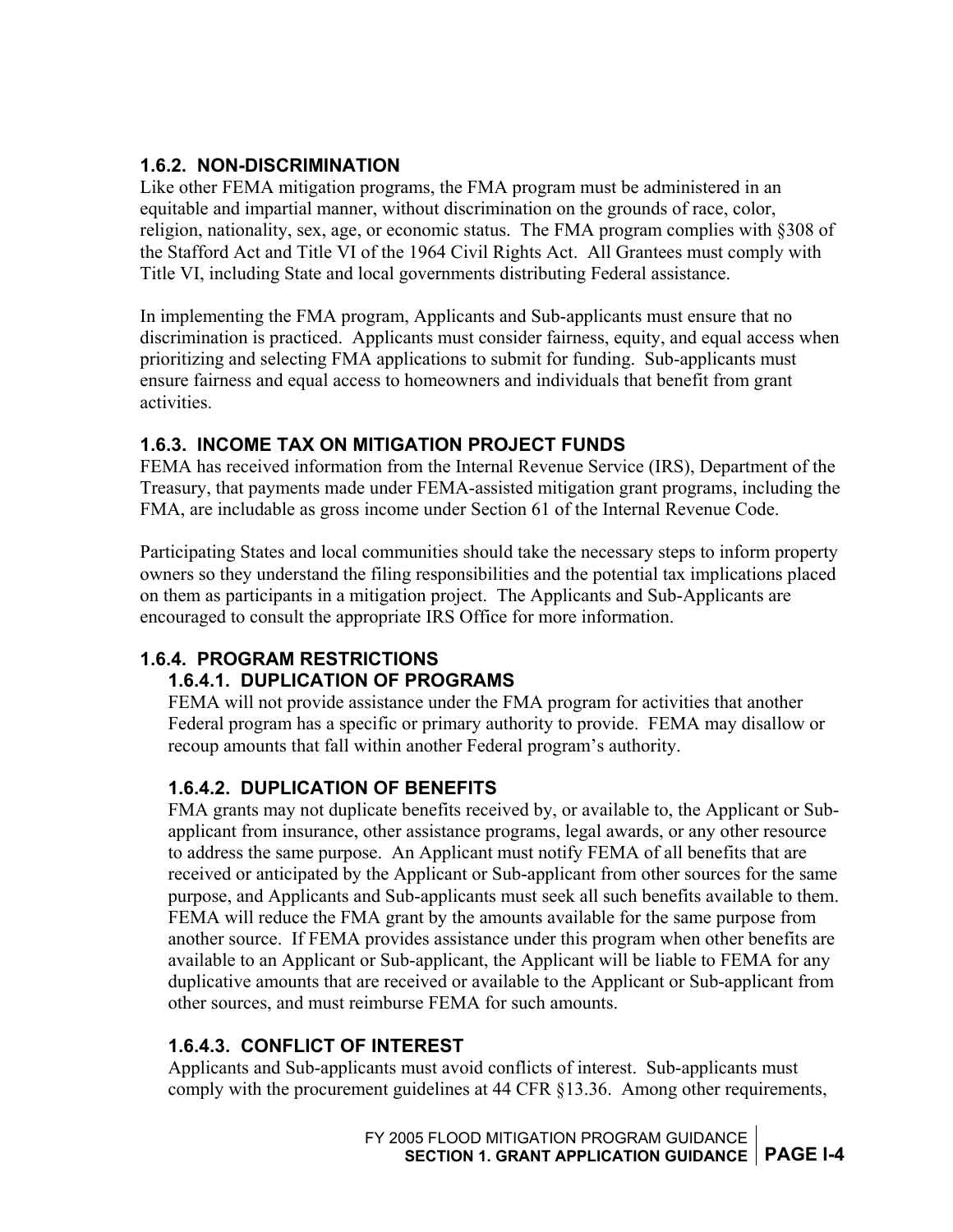<span id="page-9-0"></span>44 CFR §13.36 urges Sub-applicants to avoid situations where local officials with oversight authority might benefit financially from the grant disbursement. Applicants must comply with guidelines for awarding and administering sub-grants at 44 CFR §13.37.

#### **1.6.4.4. FUNDING LIMITS**

FEMA distributes FMA funds to States that, in turn, provide funds to communities. The State serves as the Grantee and program administrator for the FMA. There are statutory limits on the frequency of grants and the amount of funding that can be allocated to a State or community in any 5-year period. These limits are more specifically described in 44 CFR §78.8 and Chapter 6 of FEMA 299, "Flood Mitigation Assistance Guidance" available on the FEMA website at [www.fema.gov/fima/fma.shtm](http://www.fema.gov/fima/fma.shtm).

#### **1.6.4.5. COST OVERRUNS AND COST UNDER-RUNS**

If cost overruns are anticipated for obligated planning or project activities, the Grantee shall inform the Regional Director who will verify the circumstances, including costs incurred and activities completed, and either approve or disapprove requests for additional funding. Regions may consider use of same year funds (*i.e.,* same State and same FY) for such cases where overruns incurred due to unforeseen, but technically valid, circumstances. Cost under-runs (*i.e.*, unexpended funds remaining after the completion of an FMA activity), from one sub-grant may be used to offset overruns incurred by other sub-grants. However, this offset may only apply to sub-grants awarded under the same Grant (*i.e.,* same State and same FY). Regions should monitor and request Grantees to inform them immediately if a cost under-run is anticipated for an obligated Planning or Project activity. If anticipated prior to September 30, 2006, the Region may promptly deobligate grant funds and reallocate them to another eligible Applicant. After September 30, 2006, expired funds will return to the NFIF.

For FMA Project grants, overruns may only be considered if the Project grant, including the overrun amount, demonstrates cost-effectiveness (see *Section 3.6. Benefit-Cost Analysis*). When Grantees receive additional FMA funds for overruns, the amended award must reflect the required cost share of 75% federal / 25% non-federal, of which at least half of the non-federal share shall be a cash contribution (see *Section 1.8. Cost Share Requirements*).

If the Regional Director denies requests for additional FMA funds for activities that have incurred overruns, then the Grantee may appeal to FEMA Headquarters through the Risk Reduction Branch of the Mitigation Division for a final review of the decision. If FEMA Headquarters concurs with the Regional Director's decision to deny the Grantee's request, the Grantee must pay for any costs incurred above the amount approved in the grant award.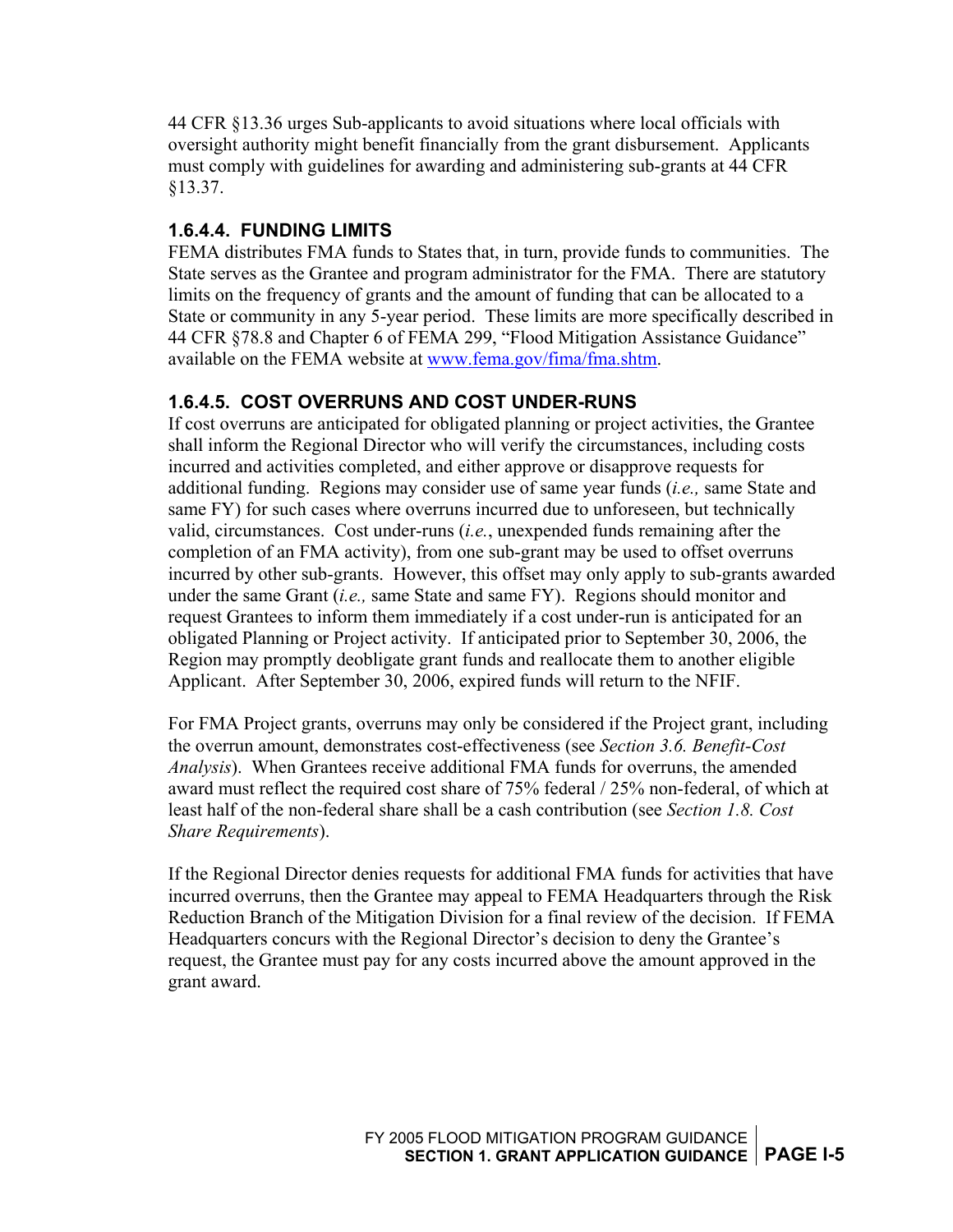#### <span id="page-10-0"></span>**1.6.4.6. PRE-AWARD COSTS**

Eligible costs incurred after October [1](#page-10-1)8,  $2004<sup>1</sup>$ , but prior to the grant award, are identified as pre-award costs. FEMA may allow pre-award costs at its discretion and as funds are available. Applicants and Sub-applicants may be reimbursed for pre-award costs for activities directly related to the development of the proposed FMA activity. Activities may include, but are not limited to, risk assessments or planning workshops under Planning grants or development of the Benefit-Cost Analysis and environmental/historic preservation data and documentation and engineering design under project grants. Preaward project costs associated with construction activities started prior to October 18, 2004 will **not** be eligible. Pre-award costs must be identified as separate line items in the Cost Estimate for the sub-application or they will not be considered. In lieu of requesting pre-award costs, Applicants and Sub-applicants may submit eligible costs incurred prior to award but after October 18, 2004 as their non-Federal cost share (see *Section 1.8.1. Non-Federal Cost Share*).

# **1.7. APPLICATION PROCESS**

 $\overline{a}$ 

#### **1.7.1. FY 2005 FMA APPLICATION TIMELINE**

Eligible Applicants will receive notice of their State/Territory Target Allocations with the issuance of the FY 2005 FMA Guidance. The FY 2005 FMA priority is to fund flood mitigation activities that reduce the number of repetitive loss structures currently insured by the NFIP, and specifically, on addressing target repetitive loss properties identified in FEMA's Repetitive Loss Strategy. However, FY 2005 Target Allocations may be used to fund eligible, cost-effective flood mitigation activities that will reduce the risk of flood losses to any property currently insured under the NFIP, whether repetitive loss or not. Grant applications submitted against State/Territory FY 2005 FMA Target Allocations must be received by the Director of the Applicant's respective FEMA Regional Office (see *Section 1.14. Regional Contact Information*) by **July 15, 2005, 11:59 p.m., Eastern Standard Time**. Any eligible Applicant may submit applications for funds in excess of their Target Allocation, as long as the additional funds requested are proposed for eligible Planning or Project activities to mitigate properties currently insured under the NFIP. FEMA Regions may reallocate funds within their respective Region from any State/Territory that does not submit applications for the full amount of its Target Allocation by July 15, 2005.

Unobligated FY 2005 FMA funds that "carry over" into the FY 2006 budget cycle will no longer be available to any State/Territory or Region exclusively, but will be prioritized by FEMA Headquarters for States/Territories that submit eligible Planning or Project activities to mitigate properties currently insured under the NFIP.

FEMA recognizes this timeline for FMA applications is more aggressive than in past years. Applicants should be advised to adjust their application solicitation, development, review, approval and submission timelines accordingly. To assist you in visualizing the timeline as outlined above, the **FY 2005 FMA Deadline Reference Table (Attachment III)** is posted at [www.fema.gov/fima/fma.shtm](http://www.fema.gov/fima/fma.shtm) for download.

<span id="page-10-1"></span><sup>&</sup>lt;sup>1</sup> On October 18, 2004, the Department of Homeland Security Appropriations Act, 2005 (P.L. 108-334) authorized up to \$20 million for expenses under section 1366 (i.e., the Flood Mitigation Assistance program) of the National Flood Insurance Act of 1968, 42 U.S.C. 4104c.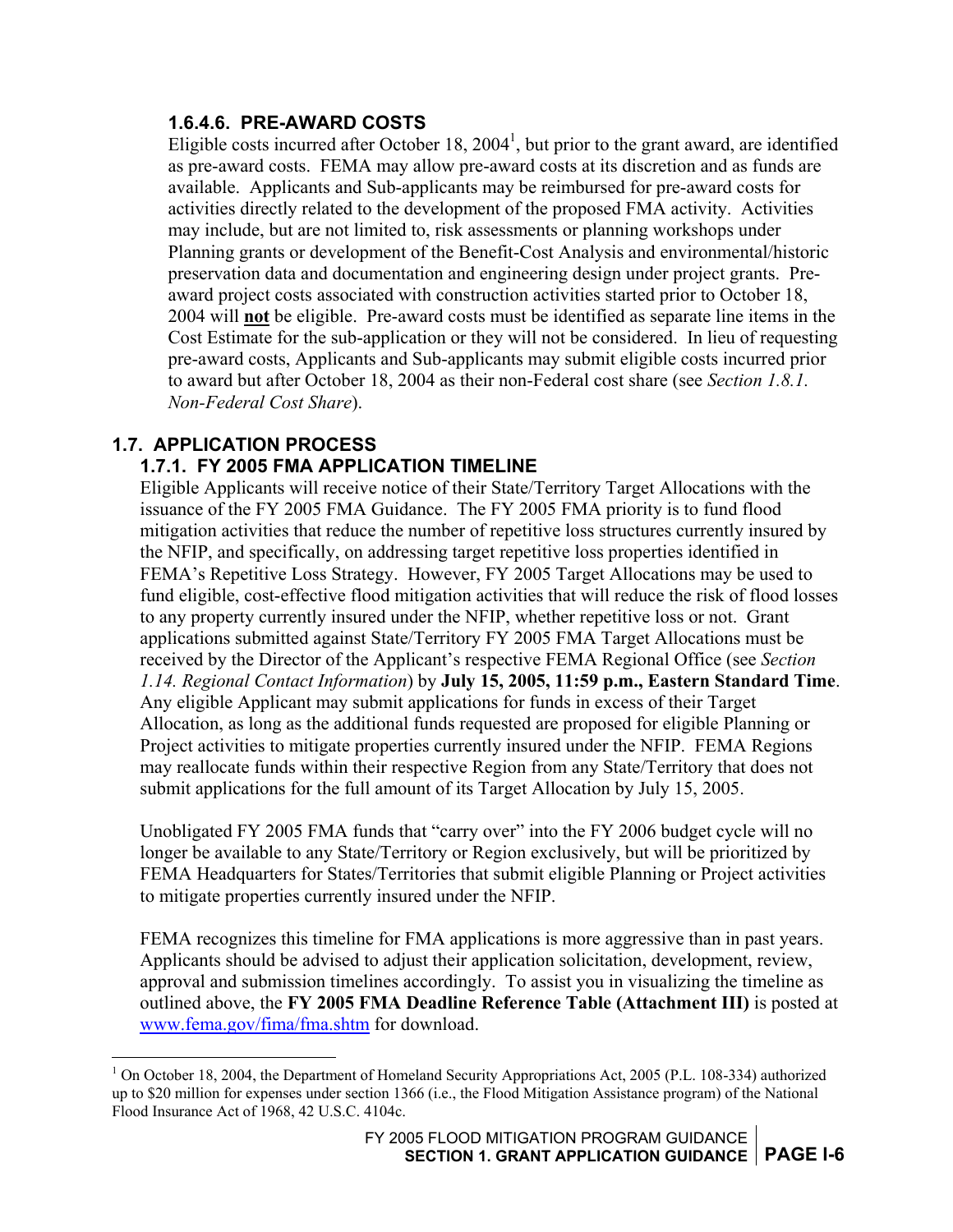#### <span id="page-11-0"></span>**1.7.2. FEMA'S ELECTRONIC GRANTS SYSTEM**

Applications for FMA grant funds shall be processed through FEMA's web-based Electronic Grants Management System (e-Grants), accessible on the Internet at [https://portal.fema.gov.](https://portal.fema.gov/) Sub-applicants should consult the official designated point of contact in their State, Territory, or Indian tribe for more information regarding the application process. States, Territories, or Indian tribes may establish an earlier deadline for sub-applications in order to allow time to review and prioritize them and to enter grant applications into eGrants.

**FEMA strongly encourages Applicants and Sub-applicants to use the electronic grants (e-Grants) system. If an Applicant does not use the eGrants system, then they must use the eGrants paper application format for sub-applications as well as the overall grant application**. Only the eGrants paper application format available from the eGrants website or the FEMA Regional Office (see *Section 1.14. Regional Contact Information*) will be accepted for paper applications.

FEMA has developed the eGrants system to meet the intent of the e-Government initiative authorized by Public Law 106–107, passed on November 20, 1999. This initiative requires that all government agencies both streamline the grant application processes and provide the means to electronically create, review, and submit a grant application via the Internet. Use of the eGrants system will expedite FEMA's review and evaluation of applications for the FMA program.

FEMA's eGrants system incorporates all elements of the FMA application in a user-friendly format for both Applicants and Sub-applicants. If a Sub-applicant does not use the eGrants system, the Applicant may enter the Sub-applicant's paper sub-application into the eGrants system on their behalf. The electronic process replaces the paper-based process by electronically transmitting the Sub-Applicant's Planning or Project grant application to the Applicant for review, and then including it with the Applicant's submission (including the Technical Assistance grant application) to FEMA. FEMA will use the eGrants system to monitor ongoing performance, manage the flow of Federal funds, and close out the grant award when all work is completed.

#### **1.7.3. PAPER GRANT APPLICATION CHECKLIST**

Because of differing performance periods for each grant type, Applicants must submit separate applications for Planning, Project, and Technical Assistance grants. **FEMA strongly encourages Applicants and Sub-applicants to use eGrants.** The eGrants system provides a web-based auto-fill format for all of the required Federal Forms and all of the necessary information required for a complete grant application, including the following:

- Application for Federal Assistance, Standard Form (SF) 424;
- Budget Information Non-Construction Program, FEMA Form (FF) 20-20;
- Summary Sheet for Assurances and Certification, FF 20-16;
- Assurances Non Construction Program, FF 20-16A;
- Certification Regarding Lobbying, Debarment, Suspension and other Responsible Matters; and Drug-Free Workplace Requirements, FF 20-16C;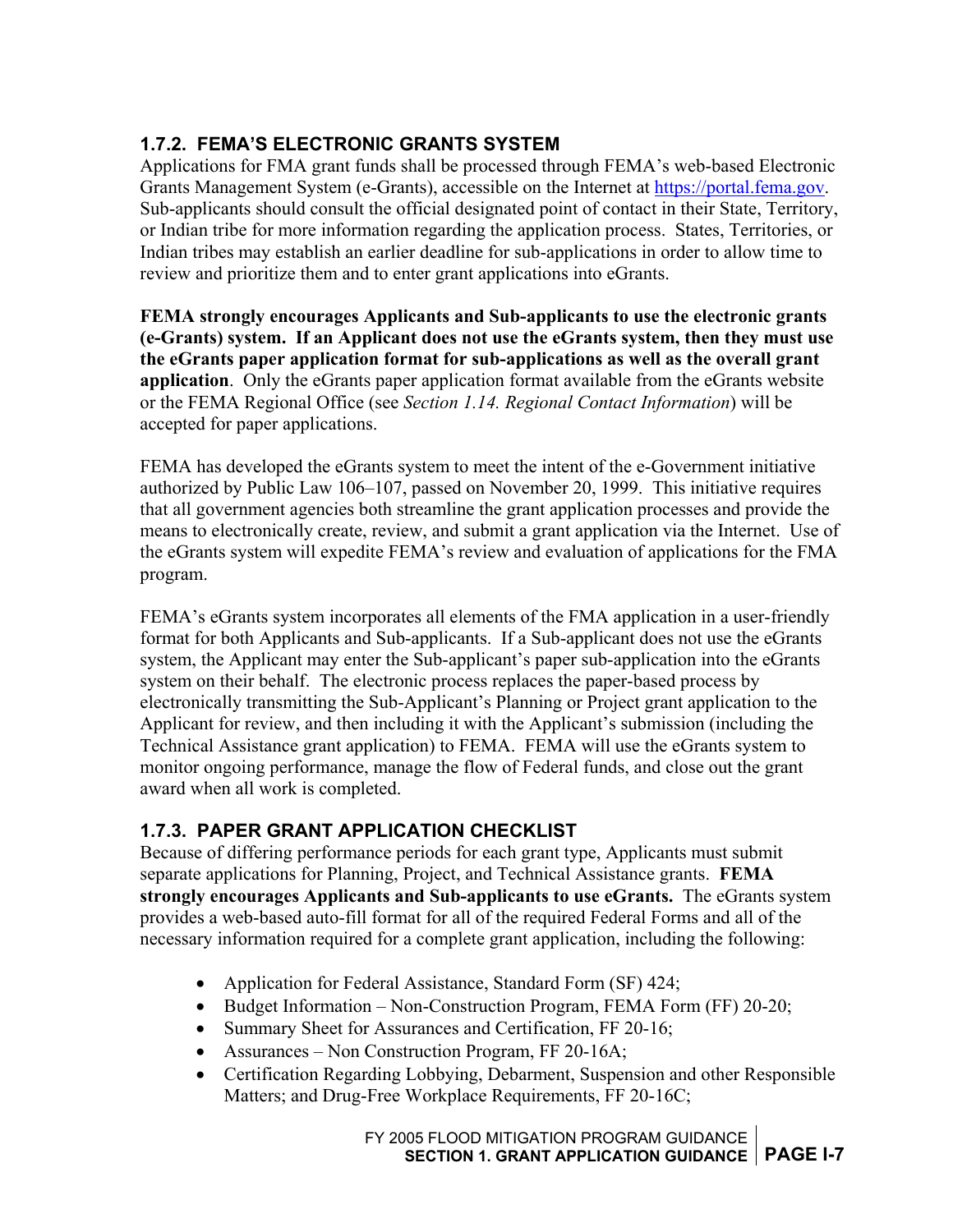- <span id="page-12-0"></span>• Disclosure of Lobbying Activities, SF LLL; and
- Sub-applications identifying the activities for which FMA Planning, Project, or Technical Assistance funding is requested.

If an Applicant chooses not use the eGrants system, then they must use the eGrants paper application format for sub-applications as well as the overall Grant application. Only the eGrants paper application format available from the eGrants website at [https://portal.fema.gov](https://portal.fema.gov/) (click on Mitigation Grants link) or the FEMA Regional Office (see *Section 1.14. Regional Contact Information*) will be accepted for paper applications. In addition, the Grant application package must include the Federal Forms listed above (*i.*e*.,* SF 424, FF 20-20, 20-16, 20-16A, 20-16C, and SF LLL).

#### **1.7.4. SUBMITTING APPLICATIONS**

Applicants shall provide a hard copy of any supporting documentation that cannot be electronically attached to the eGrants application (*e.g.*, engineering drawings, photos) to the appropriate FEMA Regional Office (see *Section 1.14. Regional Contact Information*). However, **FEMA must receive the entire application by the application deadline, including any hard copy documentation** (see *Section 1.7.1. FY 2005 FMA Application Timeline*).

#### **1.7.5. E-GRANTS HELPDESK**

FEMA has established an eGrants Helpdesk to provide technical assistance to Applicants and Sub-applicants on completing applications in the eGrants system. The eGrants Helpdesk can be reached via e-mail: mtegrants@dhs.gov or by telephone (1-866-476-0544). FEMA's eGrants website at [https://portal.fema.gov](https://portal.fema.gov/) lists standard and extended hours of operation.

#### **1.8. COST SHARE REQUIREMENTS**

FEMA may contribute up to 75% of the total amount approved under the grant award to implement approved activities. At least 25% of the total eligible costs must be provided from a non-Federal source. **Of this amount, not more than one half will be provided from in-kind contributions.**

#### **1.8.1. NON-FEDERAL COST SHARE**

The non-Federal cost share must be in direct support of the approved activities and must be an eligible cost for FMA funding. Of the total non-Federal share, not more than one-half may be provided from in-kind contributions. In lieu of requesting pre-award costs, Applicants and Sub-applicants may submit eligible costs incurred prior to award, but after issuance of the FY 2005 FMA Guidance, as their non-Federal cost share.

FMA funds retain their Federal identity and **cannot** be used as cost share for another Federally funded activity. In addition, non-Federal cost share funds for the FMA program **cannot** be used as cost share for other Federal grant programs. In general, the non-Federal cost share may not include funds from other Federal agencies, except for Federal funds that have authorizing statutes that explicitly allow the funds to be used as a cost share for other Federal grants. Examples include: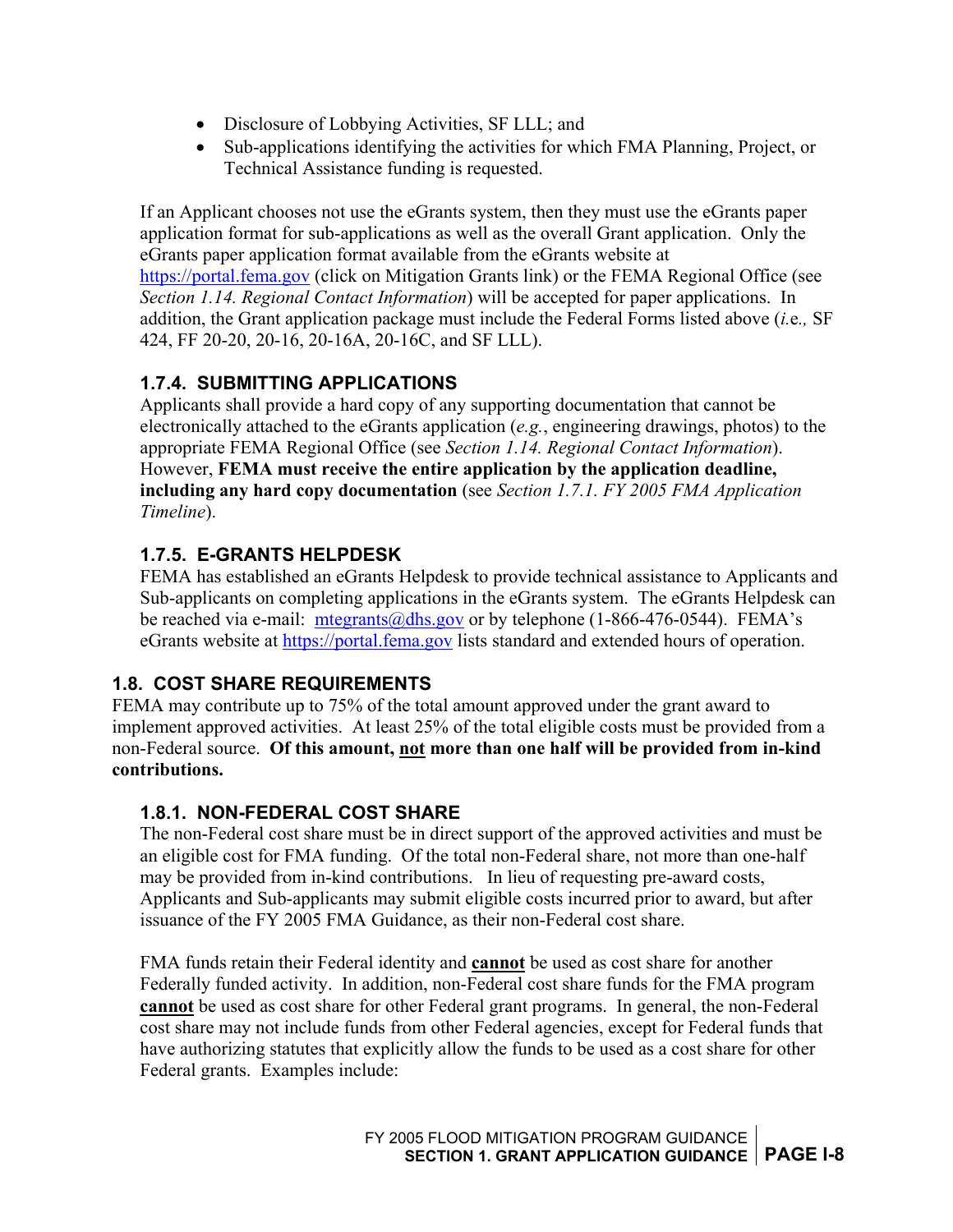- <span id="page-13-0"></span>• Department of Housing and Urban Development Community Development Block Grant (CDBG) monies may be used as cost share for property acquisition projects as long as the projects are eligible under the CDBG program.
- The U.S. Small Business Administration loan funds and the U.S. Department of Agriculture's Farm Service Agency loan funds, which lose their Federal identity once the loan is approved, may be used as a cost share.
- Indian Health Services funds may be used as cost share for FMA funds as long as the mitigation activity "contributes to the purposes for which grants…are made" under the Indian Health Services statute.
- Bureau of Indian Affairs funds may be used as cost share.
- Appalachian Regional Commission funds may be used as cost share, per Section 302(a)(3) of the Appalachian Regional Development Act of 1965.
- Funds derived from Title III of the Secure Rural Schools Act (P.L. 106-393) may be used as cost share, so long as the use also is consistent with the purposes of that Act.
- The NFIP Increased Cost of Compliance (ICC) claim payment from previous flood events may be used to meet the non-Federal cost share requirements, to the extent that the period for making such a claim remains open.

### **1.8.2. COST SHARE DOCUMENTATION**

Requirements for in-kind contributions can be found in 44 CFR §13.24. In-kind contributions must be comprised of eligible program costs. The following documentation is required for third-party cash and in-kind contributions:

- Record of donor;
- Dates of donation:
- Rates for staffing, equipment or usage, supplies, etc.;
- Amounts of donation; and,
- Deposit slips for cash contributions.

### **1.9. FEMA REVIEW AND AWARDS**

FEMA will review all Planning and Project sub-applications to ensure eligibility and completeness (see *Section 2.1. Eligible Mitigation Planning Activities* and *Section 3.1. Eligible Mitigation Project Activities*). **Project sub-applications shall not be awarded and projects proposed for FEMA funding cannot be initiated until FEMA has completed the environmental/historic preservation review.** Regional Offices will provide an award package to Applicants for approved sub-applications once pre-award activities are completed. The award package must be signed by the Applicant and returned to FEMA before funds can be awarded. **The Applicant must agree to abide by the grant award terms and conditions as set forth in the FY 2005 FMA Agreement Articles (Attachment II)** available on FEMA's FMA web page: [www.fema.gov/fima/fma.shtm](http://www.fema.gov/fima/fma.shtm) or from the FEMA Regional Offices (see *Section 1.14. Regional Contact Information*).

# **1.9.1. FEMA PRE-AWARD ACTIVITIES**

FEMA Regional Offices will work with Applicants who have approved Planning and Project sub-applications to implement required pre-award activities prior to grant award, such as verifying Applicant and Sub-applicant commitments and understanding of grant terms. FEMA will complete the environmental/historic preservation compliance review for projects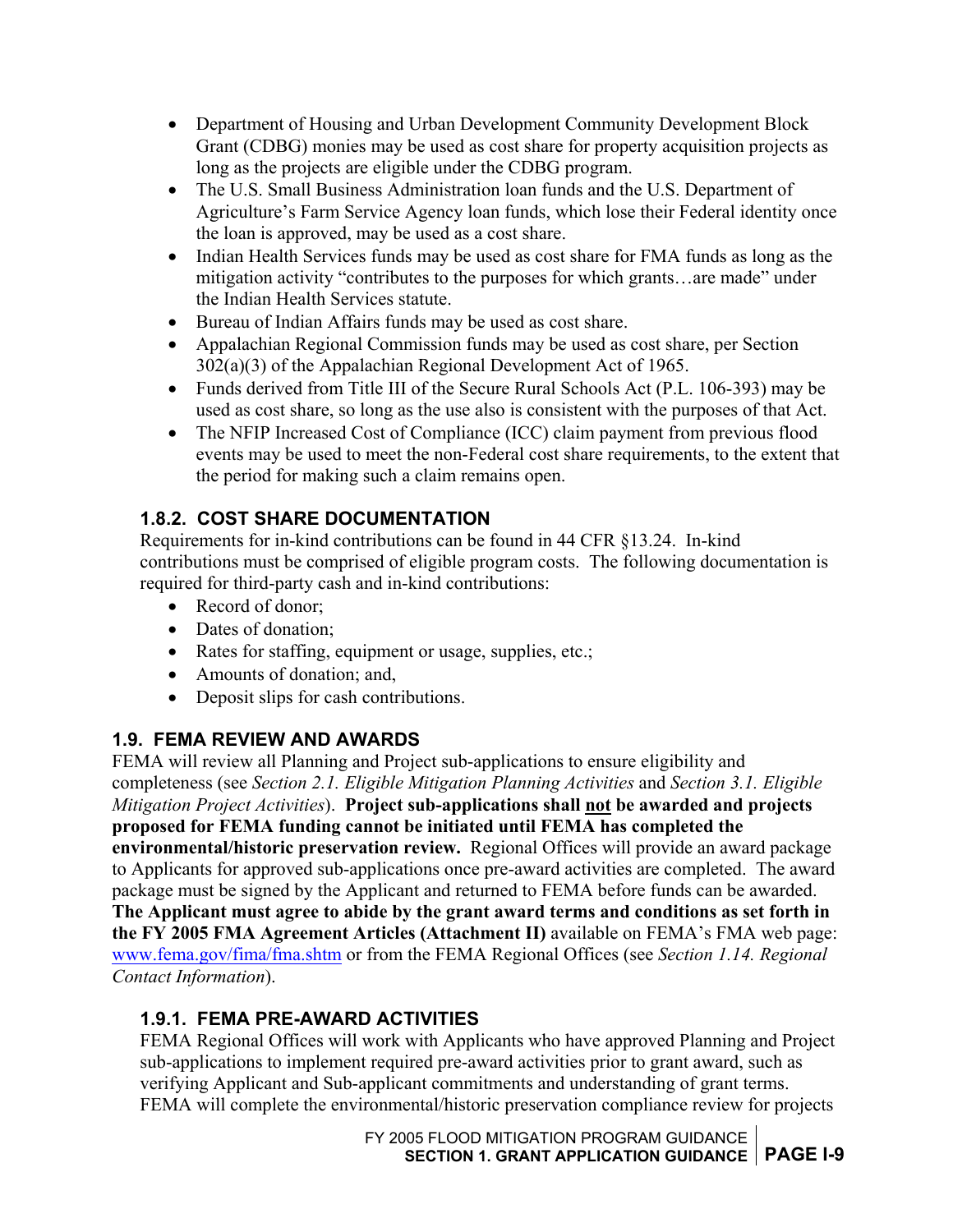<span id="page-14-0"></span>selected for award as part of pre-award activities. FEMA may, at its discretion, request information or documentation from Applicants to resolve outstanding administrative or procedural requirements as part of its pre-award activities.

#### **1.10. PERFORMANCE PERIOD**

The performance period is the period of time during which the Grantee is expected to complete the grant activities and to incur and expend funds approved for the FMA grant. The performance period for the grant shall begin on the date that the grant is awarded and end on the last day of the performance period of the longest sub-grant awarded to the Grantee. The performance period is specified in the **FY 2005 FMA Agreement Articles (Attachment II),** available on FEMA's FMA web page: [www.fema.gov/fima/fma.shtm](http://www.fema.gov/fima/fma.shtm) or from the FEMA Regional Offices (see *Section 1.14. Regional Contact Information*).

Performance periods for sub-grants begin on the date that the sub-grant is awarded to the Grantee by FEMA. A performance period is assigned to every sub-grant and the Grantee is responsible to monitor progress of each sub-grant to ensure timely progress and closeout. The recommended performance period for FMA sub-grants is two years. Requests for extensions to the performance period will be considered but will not be approved automatically (see *Section 1.11. Extensions*).

Performance periods for FMA Planning sub-grants are limited by statute to a period not to exceed three years. Planning sub-applications that exceed three years will not be approved for FMA funding (see 44 CFR §78.9). Mitigation Plans shall be reviewed, adopted, and FEMAapproved before the end of the performance period (see *Section 2.3. Mitigation Plan Requirements*).

The Grantee has up to 90 days following the expiration of the performance period to liquidate valid expenditures incurred during the performance period. Cost under-runs remaining after the performance period expiration date must be reported to FEMA for de-obligation.

#### **1.11. EXTENSIONS**

Requests for extensions to the performance period will be considered but will not be approved automatically (*e.g.*, if financial and/or performance reports are not current then an extension may be withheld). In accordance with the FEMA Acquisition and Resource Planning Division's Extension Policy, *no more than two extensions will be granted for any grant or sub-grant*.

The Regional Office may extend the performance period up to one year. Requests for a period of performance extension must be submitted in writing to the Regional Director and must be supported by adequate justification in order to be processed. This justification is a written explanation of the reason or reasons for an extension and must demonstrate that work is in progress and will be completed within the extended period of performance. The justification must address the following areas to enable the review of extension request:

1. **Submission Date**: The request must be submitted **at least 60 calendar days prior** to the expiration date of the performance period;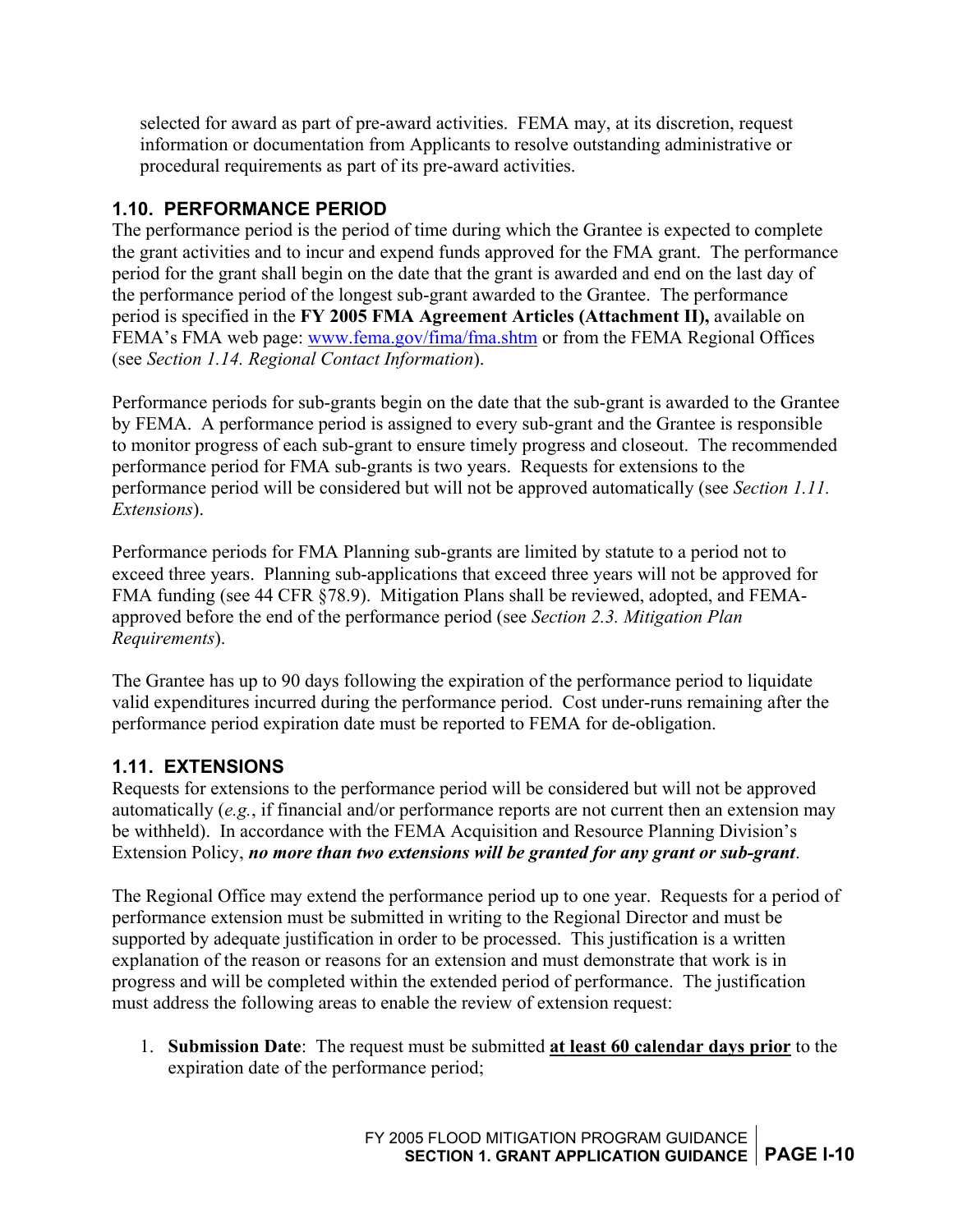- <span id="page-15-0"></span>2. **Reason for Delay**: Identify the status of the activity, including the original approved period of performance, and give a brief description for the delay (*e.g.*, weather conditions);
- 3. **Budget**: Identify the remaining funds, both FEMA share and cost share match, available for the extended period and outline how the funds will be used. Identify sources of additional funding if remaining FEMA funds and cost share will not support the extension request;
- 4. **Plan for Completion**: Identify the objectives necessary to complete the activity, completion date for each objective, and list the position/person responsible for oversight of completion of the activity;
- 5. **Completion Date**: Identify the projected completion date (new period of performance end date) for the activity; and,
- 6. **No change of scope**: Provide a certification that the activity will be completed within the extended period without any modification to the original Scope of Work approved by **FEMA**

If a second performance period extension becomes necessary, then the Applicant must submit an additional formal written request to the FEMA Regional Director. As with the first request, the second extension request must be made **at least 60 calendar days prior** to the expiration of the period of performance and must include a justification for the extension that addresses the items noted above. The Regional Office will make a recommendation and submit the second request to the Senior Procurement Executive at FEMA Headquarters, who will process the request in coordination with the Headquarters Mitigation Division.

Should any sub-grant performance period be extended, the grant performance period may be extended as well; however, the extension should be conditioned so that all completed sub-grants are closed out within their individual performance periods.

#### **1.12. SCOPE OF WORK CHANGES**

Requests for changes to the Scope of Work (SOW) after award of FY 2005 FMA funds may be permissible as long as requests are received at the FEMA Regional Office prior to September 30, 2006. Requests must be supported by adequate justification from the Applicant. The justification is a description of the proposed change; a written explanation of the reason or reasons for the change; an outline of remaining funds available to support the change; and a description of the work necessary to complete the activity. All approvals will be at FEMA's discretion, and there is no guarantee that SOW changes will be approved.

#### **1.13. REPORTING REQUIREMENTS**

The following reports are required from Grantees:

#### **1.13.1. FEDERAL CASH TRANSACTION REPORTS**

If the Grantee uses the HHS Payment Management System-SMARTLINK, the Grantee shall submit to FEMA a copy of the SF 272, Federal Cash Transaction Report submitted to the Federal Health and Human Services (HHS).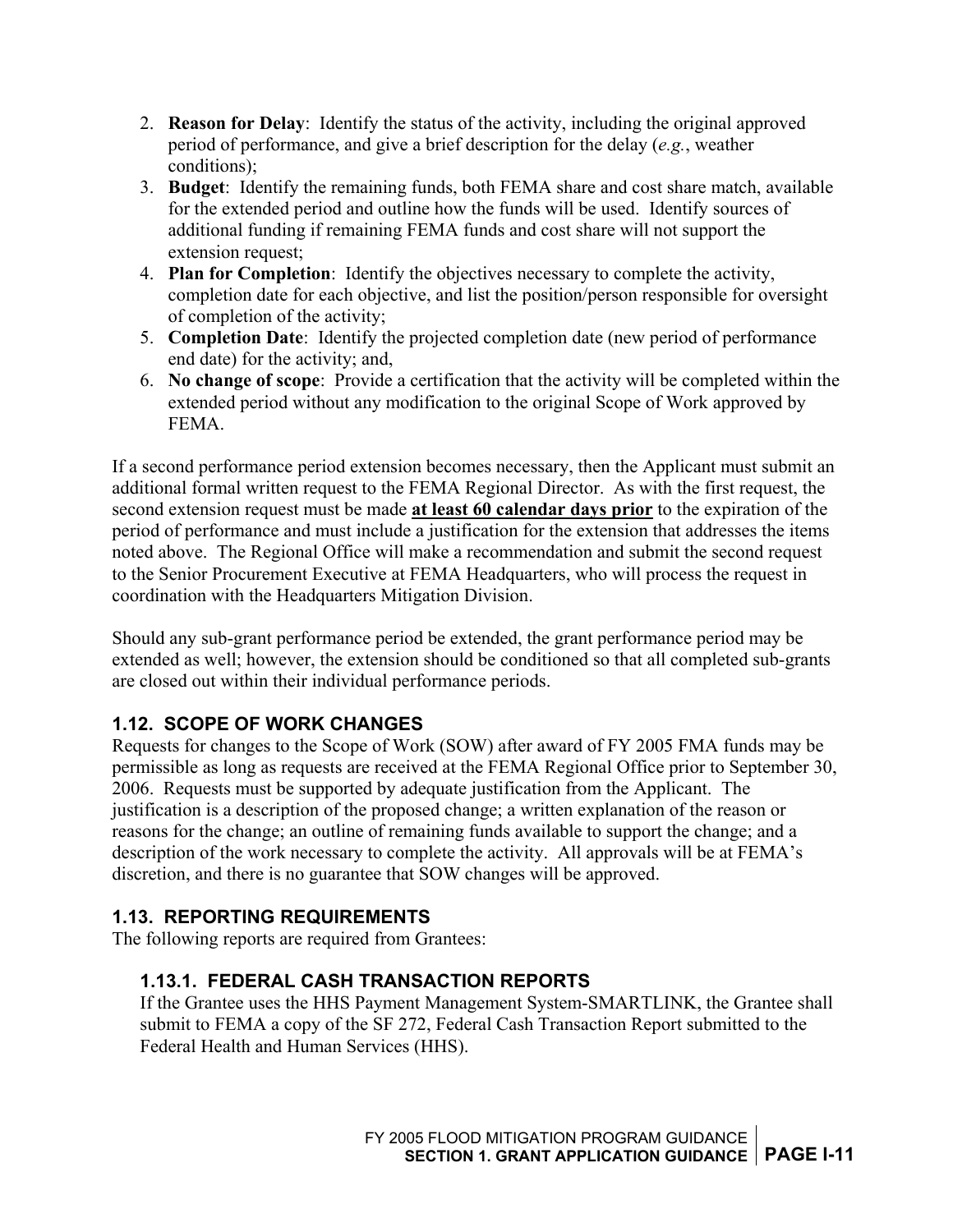#### <span id="page-16-0"></span>**1.13.2. FINANCIAL STATUS REPORTS**

The Grantee shall submit Financial Status Reports, FF 20-10, to the FEMA Regional Office within 30 days from the end of the first Federal quarter following the initial grant award. The Regional Director may waive the initial report. The Grantee shall submit quarterly financial status reports thereafter until the grant ends. Reports are due on January 30, April 30, July 30, and October 30.

Financial Quarterly Reports will be available for completion in the eGrants system. Financial reports must include the activity name or other identification, expenditures, and payment-to-date information (reference 44 CFR §13.40 "Monitoring and Reporting" for additional information).

Note: The Regional Director may suspend drawdowns from the HHS/Payment Management System-SMARTLINK if quarterly financial reports are **not** submitted on time.

#### **1.13.3. PERFORMANCE REPORTS**

The Grantee shall submit performance reports for each grant award to the FEMA Regional Office within 30 days from the end of the first Federal quarter following the initial grant award. The Regional Director may waive the initial report. The Grantee shall submit quarterly performance reports thereafter until the grant ends. Reports are due on January 30, April 30, July 30, and October 30. Quarterly Performance Reports will be available for completion in the eGrants system. Performance reports must include the activity name or other identification as well as information to:

- Describe significant activities and developments that have occurred that show progress during the quarter, including a comparison of actual accomplishments to the work schedule objectives established in the sub-application;
- Indicate whether completion of work is anticipated within the performance period. If not, describe any problems, delays, or adverse conditions that will impair the ability to meet the stated objectives in the sub-application; and,
- Indicate whether cost under-run/cost overrun, change of scope request, or request for extension of performance period are anticipated.

#### **1.13.4. FINAL REPORTS**

The Grantee shall submit a Final Financial Status Report and Performance Report within 90 days from Grant Award Performance Period expiration date, per 44 CFR §13.50. Final Financial and Performance Reports will be available for completion in the eGrants system.

#### **1.14. REGIONAL CONTACT INFORMATION**

Contact information for FEMA Regional Offices is provided on the FEMA website: [www.fema.gov/regions](http://www.fema.gov/regions) and also is listed here for your information.

**FEMA Region I** - Serving Connecticut, Maine, Massachusetts, New Hampshire, Rhode Island, and Vermont: 99 High Street, 6th Floor, Boston, MA 02110. (617) 956-4179.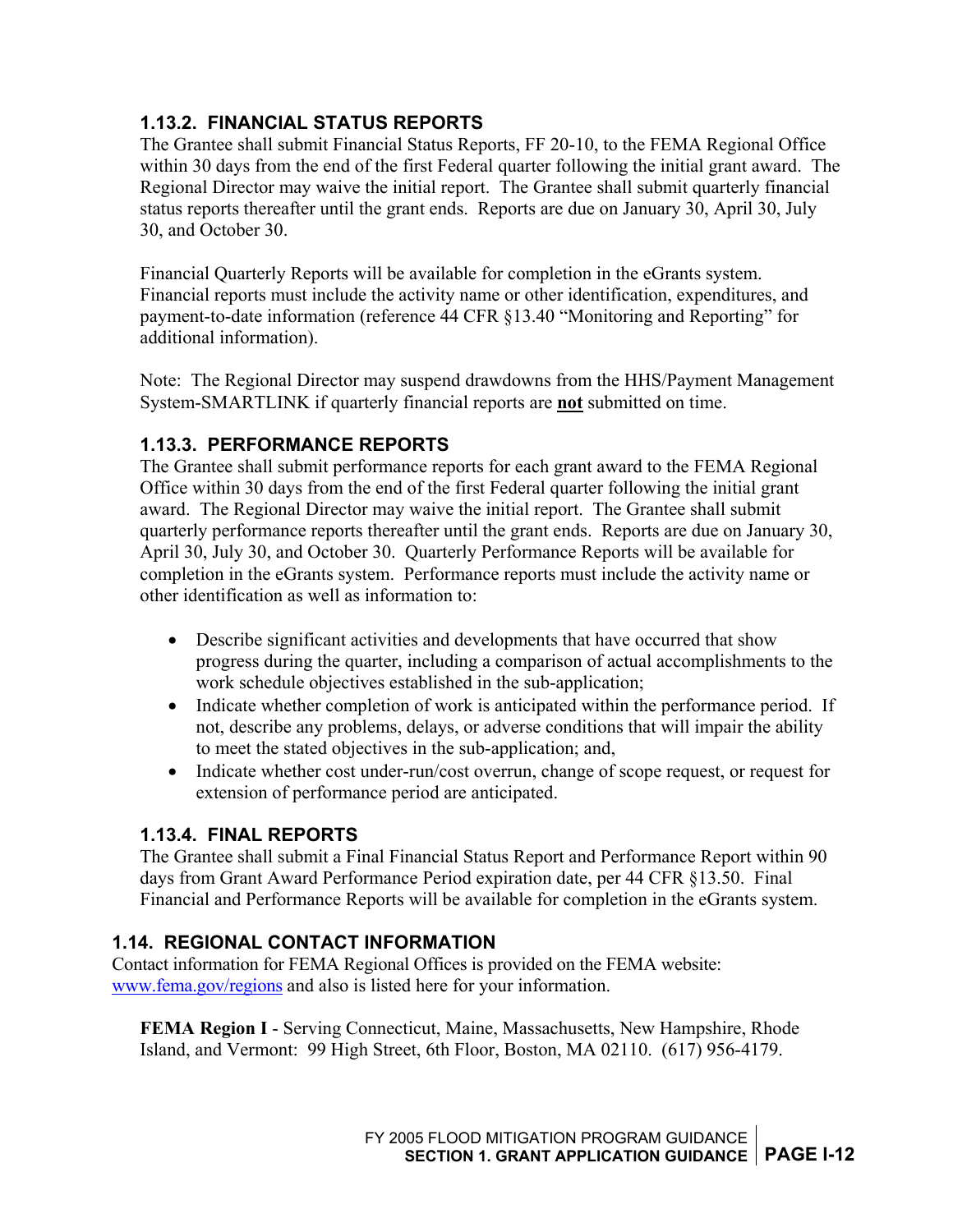<span id="page-17-0"></span>**FEMA Region II** - Serving New York, New Jersey, Puerto Rico, and the U.S. Virgin Islands: 26 Federal Plaza, Rm. 1307, New York, NY 10278-0001. (212) 680-3630.

**FEMA Region III** - Serving the District of Columbia, Delaware, Maryland, Pennsylvania, Virginia, and West Virginia: 1 Independence Mall, 6th Floor, 615 Chestnut Street, Philadelphia, PA 19106-4404. (215) 931-5542.

**FEMA Region IV** - Serving Alabama, Florida, Georgia, Kentucky, Mississippi, North Carolina, South Carolina, and Tennessee: 3003 Chamblee-Tucker Road, Atlanta, GA 30341. (770) 220-5418.

**FEMA Region V** - Serving Illinois, Indiana, Michigan, Minnesota, Ohio, and Wisconsin: 536 S. Clark Street, 6th Floor, Chicago, IL 60605. (312) 408-5591.

**FEMA Region VI** - Serving Arkansas, Louisiana, New Mexico, Oklahoma, and Texas: 800 North Loop 288, Denton, TX 76209-3698. (940) 898-5429.

**FEMA Region VII** - Serving Iowa, Kansas, Missouri, and Nebraska: 2323 Grand Avenue, Suite 900, Kansas City, MO 64108-2670. (816) 283-7014.

**FEMA Region VIII** - Serving Colorado, Montana, North Dakota, South Dakota, Utah, and Wyoming: Denver Federal Center, Building 710, Box 25267, Denver, CO 80225-0267. (303) 235-4739.

**FEMA Region IX** - Serving Arizona, California, Hawaii, Nevada, the Territory of American Samoa, the Territory of Guam, and the Commonwealth of the Northern Mariana Islands: 1111 Broadway, Suite 1200, Oakland, CA 94607-4052. (510) 627-7186.

**FEMA Region X** - Serving Alaska, Idaho, Oregon, and Washington: Federal Regional Center, 130 228th Street, SW, Bothell, WA 98021. (425) 487-4782.

#### **1.15. REFERENCED STATUTES & REGULATIONS**

- NFIA and NFIRA - [www.fema.gov/doc/fima/apps1.doc](http://www.fema.gov/doc/fima/apps1.doc)
- 44 CFR Part 78 FMA Regulations (October 1, 2003 Edition) [www.access.gpo.gov/nara/cfr/waisidx\\_03/44cfr78\\_03.html](http://www.access.gpo.gov/nara/cfr/waisidx_03/44cfr78_03.html)
- FEMA-299 FMA Guidance (August 1997 Edition) [www.fema.gov/doc/fima/guidefma7a.doc](http://www.fema.gov/doc/fima/guidefma7a.doc) and [www.fema.gov/doc/fima/apps1.doc](http://www.fema.gov/doc/fima/apps1.doc)
- L-221 FMA Brochure (January 2000 Edition) [www.fema.gov/fima/fma.shtm](http://www.fema.gov/fima/fma.shtm)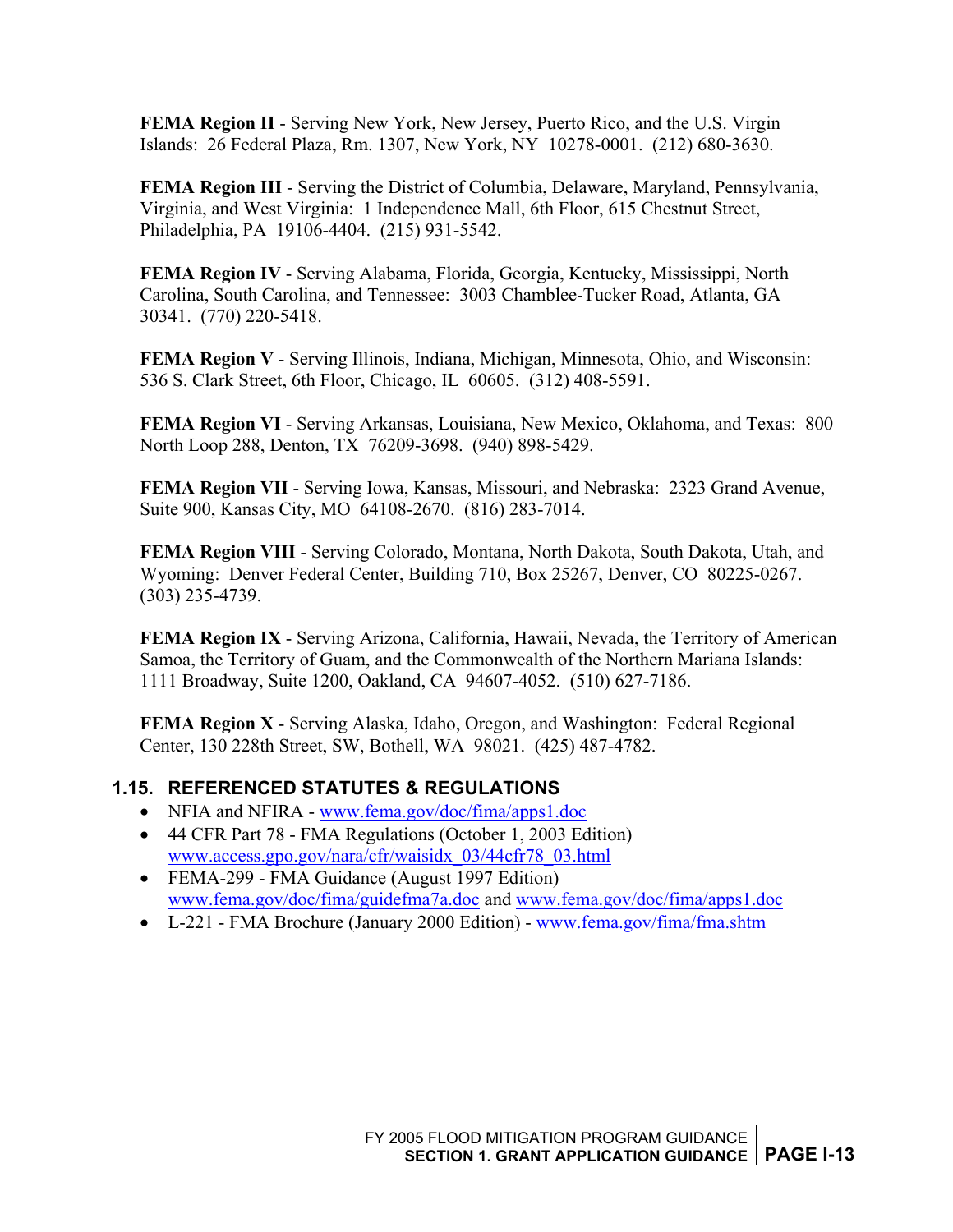# <span id="page-18-0"></span>**SECTION 2. FLOOD MITIGATION PLANNING SUB-APPLICATION GUIDANCE**

Mitigation Plans are the foundation for effective hazard mitigation. The Mitigation Plan is a demonstration of the commitment to reduce risks from natural hazards and serves as a guide for decision makers as they commit resources. A Flood Mitigation Plan will articulate a comprehensive strategy for implementing technically feasible flood mitigation activities for the area affected by the Plan. To be eligible for Project Grants, an eligible State or community must develop, and have approved by the FEMA Regional Director, a Flood Mitigation Plan in accordance with 44 CFR §78.5.

#### **2.1. ELIGIBLE MITIGATION PLANNING ACTIVITIES**

Planning activities that develop State, Indian tribal, and local Flood Mitigation Plans that meet the planning criteria outlined in 44 CFR §78.5 are eligible for FY 2005 FMA Project funds. The outcome of an FMA Planning grant award must result in a FEMA-approved Flood Mitigation Plan within three years of award (see *Section 1.10. Performance Period*). Therefore, it is essential that the Scope of Work include sufficient time and resources for FEMA plan review, incorporation of needed revisions, plan adoption, and FEMA approval (see *Section 2.4. Scope of Work*).

The Planning grant deliverable can be an initial plan, an updated plan (*e.g.*, using more extensive risk assessment data) or a plan revision (*e.g.*, from a Community Rating System Plan to a Flood Mitigation Plan). Plans may be either single or multi-jurisdictional. Countywide or multijurisdictional flood mitigation plan requests may be submitted for funding, as many mitigation issues are better resolved by evaluating hazards in a more comprehensive fashion.

There are limits on the frequency of FMA Planning grants and the amount of funding that can be allocated to a State or community in any 5-year period, which are described Chapter 3 of FEMA 299, "Flood Mitigation Assistance Guidance" (see also *Section 1.6.4.4. Funding Limits*).

#### **2.2. INELIGIBLE MITIGATION PLANNING ACTIVITIES**

Proposed mitigation planning activities must be long-term, feasible, and meet all requirements referenced in the FY 2005 FMA Guidance and 44 CFR Part 78. In addition to the specific ineligible planning activities listed below, any planning effort that can be funded through the primary authority of another Federal program will be considered ineligible (see *Section 1.6.4.1. Duplication of Programs*). The following planning activities are **not** eligible for the FMA grant program:

- Flood studies or flood mapping:
- Risk assessments, technical assistance, information dissemination or workshops not resulting in a FEMA-approved Flood Mitigation Plan; and
- Planning activities that contribute to the non-flood portion of a multi-hazard mitigation plan.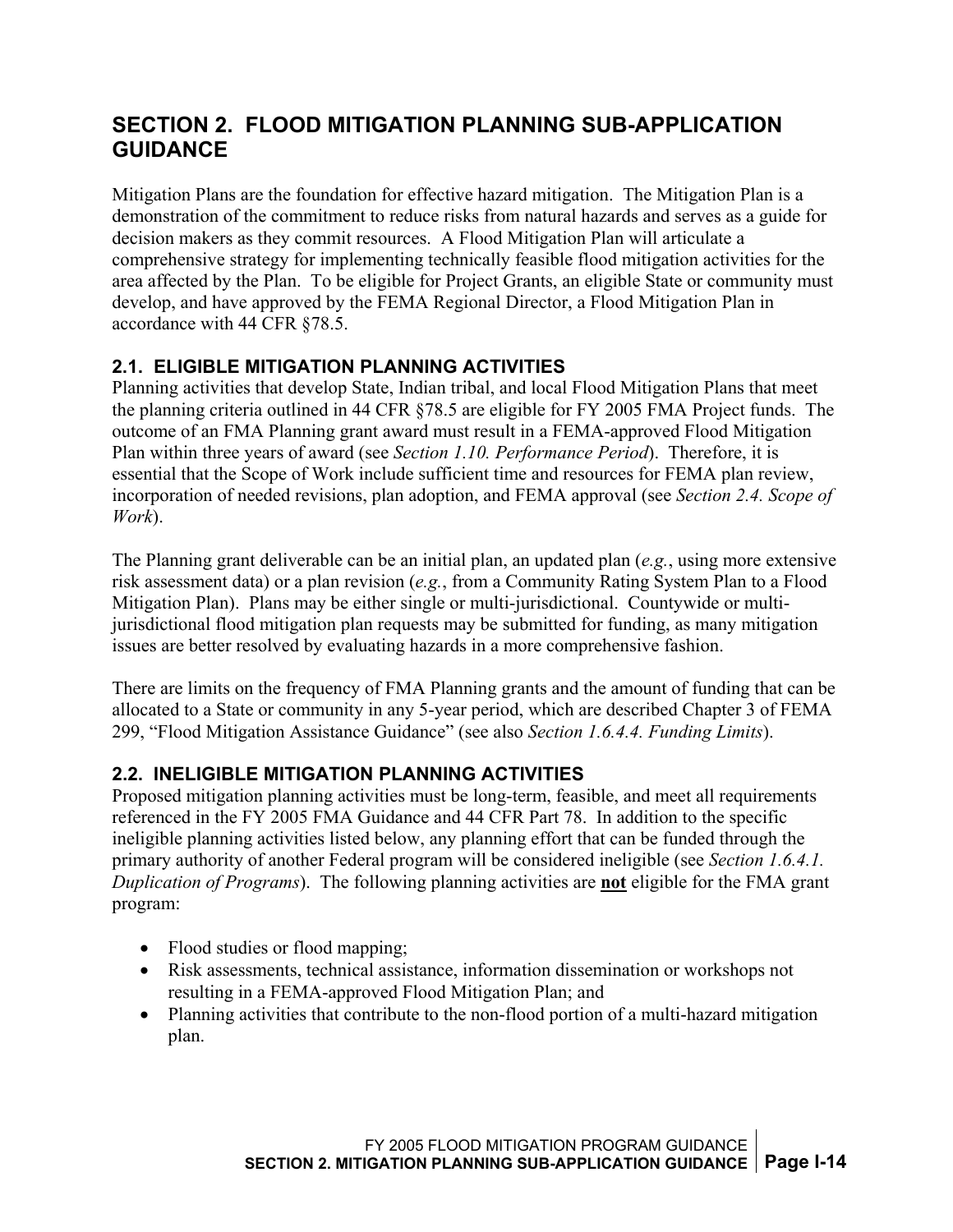#### <span id="page-19-0"></span>**2.3. MITIGATION PLAN REQUIREMENTS**

**Mitigation Plans must be developed to meet the requirements of 44 CFR §78.5.** In addition, planning activities must meet the following criteria:

- The outcome of an FMA Planning grant award must be an adopted FEMA-approved Flood Mitigation Plan that complies with the requirements of 44 CFR §78.5. Mitigation Plans shall be reviewed, adopted by the jurisdiction, and FEMA-approved before the end of the performance period (see *Section 1.10. Performance Period*);
- Countywide or multi-jurisdictional Flood Mitigation Plans may be submitted for funding, as many mitigation issues are better resolved by evaluating hazards in a more comprehensive fashion. However, each jurisdiction to be covered by a multijurisdictional plan must participate in the planning effort and adopt the plan in order to receive credit for the plan when applying for FMA grants;
- Planning activities must be unique to Flood Mitigation Planning and not primarily associated with programs for which another Federal program has the primary authority (see *Section 1.6.4.1. Duplication of Programs*) [*e.g.*, the Natural Resources and Conservation Service has primary responsibility for funding watershed management plans]; and,
- Planning activities must meet the requirements of Federal, State, tribal, local laws, and Executive Orders.

### **2.3.1. MULTI-HAZARD MITIGATION PLANS - FLOOD ANNEX**

FMA Planning grants are available to States and communities to prepare Flood Mitigation Plans. FMA Planning grants may also be used to fund the flood hazard portion of State or local multi-hazard mitigation plans using the criteria specified in 44 CFR Part 201 (Hazard Mitigation Planning). These criteria are outlined in 44 CFR Part 201 and available on FEMA's Mitigation Planning web page: [fema.gov/fima/planning](http://www.fema.gov/fima/planning) or from the Regional Offices (see *Section 1.14. Regional Contact Information*). These multi-hazard mitigation criteria are more stringent than the FMA planning regulations in 44 CFR §78.5. The benefit, however, is that communities with mitigation plans that meet these broader criteria may be eligible for other types of grant assistance to fund mitigation activities (HMGP and PDM) in addition to FMA assistance.

Communities will not be able to meet the all of the criteria outlined in 44 CFR Part 201 solely with an FMA Planning grant (see *Section 2.2. Ineligible Mitigation Activities*). In order for communities to meet both the FMA planning requirements as well as the multihazard planning requirements under 44 CFR Part 201, FEMA encourages communities to identify other resources to complete mitigation planning activities for the non-flood hazards, and identify these resources at the time an FMA planning application is submitted. This will streamline the planning process and eliminate duplication of efforts, while clearly identifying costs attributable to the Flood Mitigation Planning grant.

Additional guidance will be issued to assist with coordination of planning efforts. The criteria specific to multi-hazard mitigation plans that are in addition to the FMA mitigation plan requirements will be highlighted in the Multi-Hazard Mitigation Plan / Flood Mitigation Plan Review Guide. This crosswalk will include a review checklist applicable to both the 44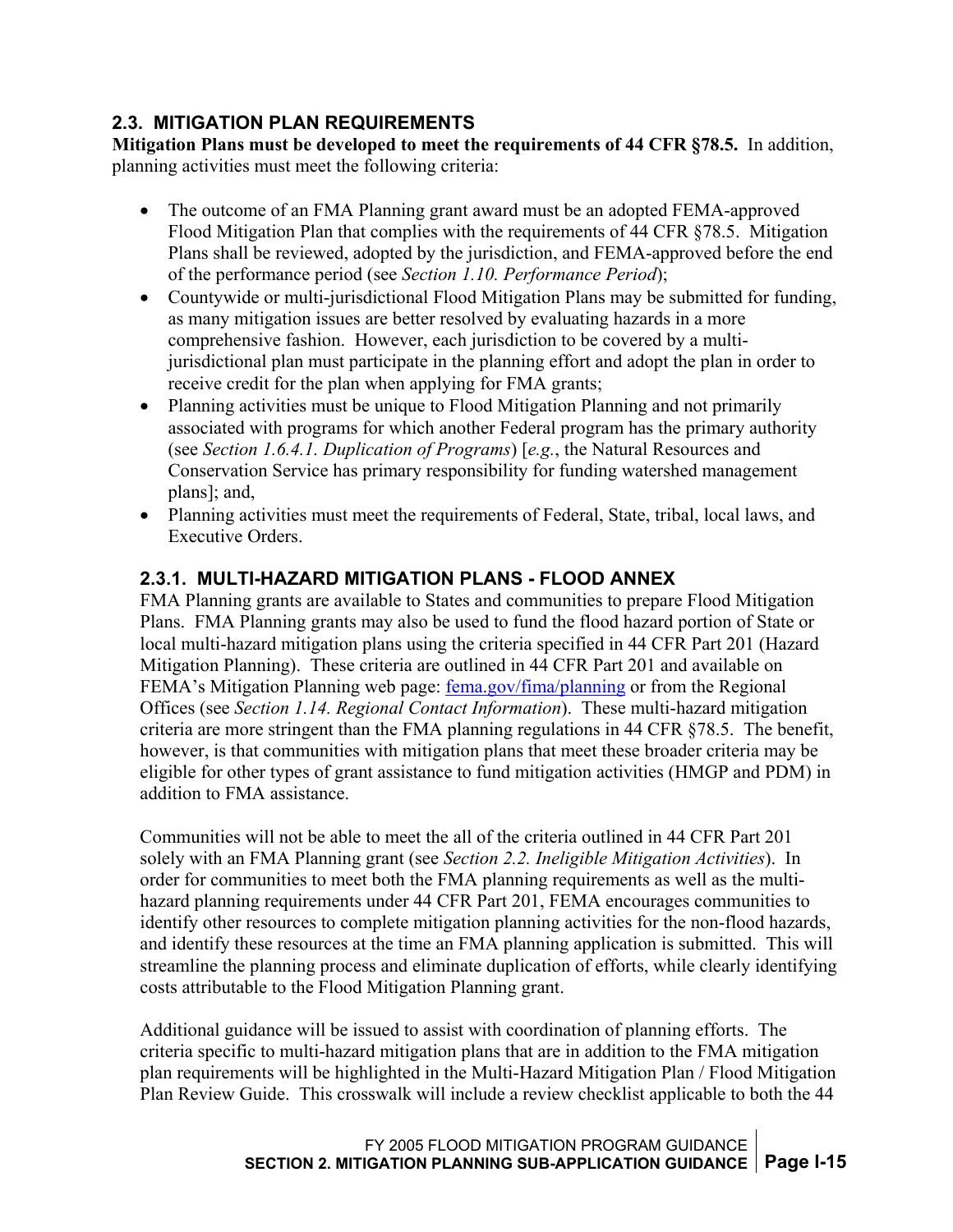<span id="page-20-0"></span>CFR Part 201 requirements as well as the 44 CFR Part 78 requirements, and will be posted on the FEMA website at [www.fema.gov/fima/fma.shtm.](http://www.fema.gov/fima/fma.shtm)

#### **2.3.2. SEVERE REPETITIVE LOSS PROPERTIES**

On June 30, 2004, the Bunning-Bereuter-Blumenauer Flood Insurance Reform Act of 2004, Public Law 108-264, amended section 1366 the NFIA (42 USC 4104c) by authorizing FEMA to reduce the community match from 25% to not less than 10% of the cost of the activities for each severe repetitive loss property funded under an FMA grant. The Act identifies requirements that States must meet in order to receive this reduced cost share, including having in place an approved State mitigation plan under section 322 of the Robert T. Stafford Disaster Relief and Emergency Assistance Act (42 U.S.C. 5165, see 44 CFR Part 201) that specifies how the State intends to reduce the number of severe repetitive loss properties as well as a demonstration by the State that it has taken actions to reduce the number of severe repetitive loss properties. Severe repetitive loss properties are defined by the Act to include single family properties that have at least four (4) NFIP claim payments over \$5,000 each with the cumulative amount of such claims payments exceeding \$20,000, or for which at least 2 separate claims payments have been made with the cumulative amount of such claims exceeding the value of the property.

FEMA will develop regulations and implementation strategies to enable States to receive FMA funds under this cost-share structure. Until new regulations that incorporate the Act amendments are complete, FMA grants must meet the regulatory requirements under 44 CFR Part 78, including the current cost-share. FEMA will notify all eligible FMA Applicants when regulations are published in the Federal Register and, if necessary, will issue additional guidance to meet these requirements.

#### **2.4. SCOPE OF WORK**

The SOW describes the objectives, methodology, feasibility, outcomes, timeline, milestones, resources, deliverables, and benefits of as well as reasons for the proposed planning activity. The SOW should:

- Describe the proposed planning effort to include an identification of the sources of flooding to be addressed; purpose of the plan; whether new or updated FMA plan, or flood portion of a multi-hazard mitigation plan; whether the plan is single or multijurisdictional plan; if multi-jurisdictional, which jurisdictions are expected to be covered by the plan and which organization or community will assume the lead role; location within the community and/or geographical extent of the planning effort; and any pertinent strengths, weaknesses, opportunities, and constraints affecting the proposed planning effort;
- Indicate the goals and objectives of the planning effort;
- Describe how the plan document will be prepared and by whom; what agencies, organizations, groups, and individuals are expected to be involved in the planning process and how they would be involved; proposed composition of the Local Planning Team; public involvement opportunities; the proposed workflow of the Local Planning Team addressing both program milestones and outreach to participating organizations and the public (e.g., public hearings, workshops, solicitation of input, plan review and updates);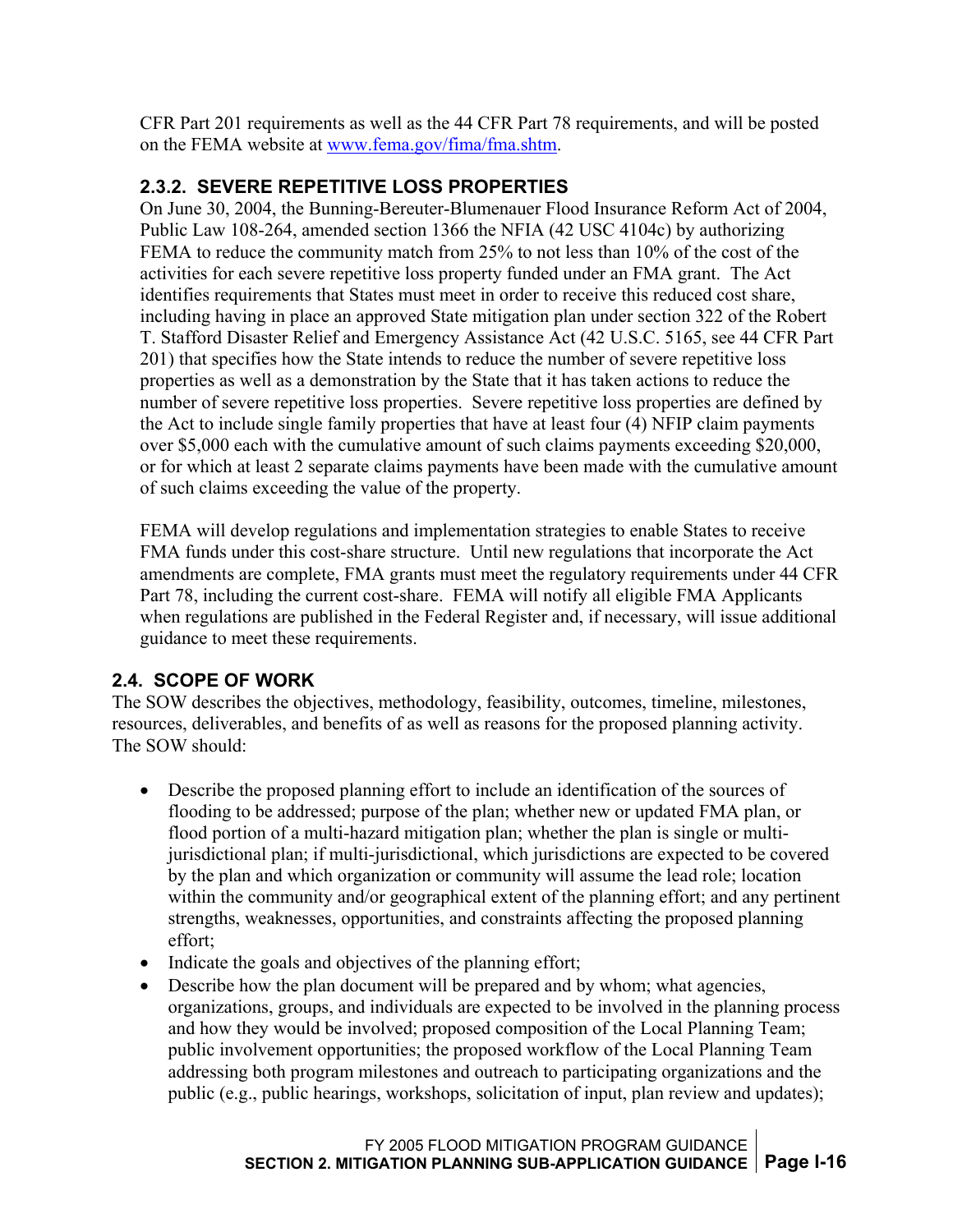<span id="page-21-0"></span>and function of contractor(s), if any, in supporting, facilitating, or implementing the planning process;

- Describe the data that already exists to support various elements of the planning effort, such as the risk assessment, and the general nature and scope of data that would be developed;
- Describe the functions and roles of any consultants or contractors involved in the preparation of the plan;
- Provide a description of the entity directly benefiting by the plan (*e.g.*, entire community, specific neighborhoods, geographic areas);
- Describe how the proposed planning activity relates to current local or State/Indian tribal mitigation plans. If the proposed planning activity is to update or revise an existing Flood Mitigation Plan, specifically describe any perceived deficiencies or shortcomings with the existing plan and/or planning effort that led to the development of the plan as well as how the proposed planning effort will remedy those deficiencies;
- Describe the strategy for completing this planning activity, including the plan review process, plan adoption, and FEMA's approval;
- Provide the anticipated work schedule for the planning activity, including significant milestones throughout the entire performance period (see *Section 1.10. Performance Period*), including when a draft plan or other deliverables will be submitted to FEMA for review; and,
- Where applicable, include attachments to provide details, supplementary data, references, and information requiring in-depth analysis, such as the Request for Proposals for a planning contract, a study or report identifying the need for the proposed planning activity, or a report on the successes of the community's existing mitigation efforts.

A Model Planning Scope of Work is available on FEMA's web site at [www.fema.gov/fima/pdm.shtm](http://www.fema.gov/fima/pdm.shtm), or from the Regional Offices (see *Section 1.14. Regional Contact Information*).

### **2.5. COST ESTIMATE**

The Cost Estimate describes all anticipated costs associated with the proposed planning activity and represents the Sub-applicant's best estimate of the total value of the proposed activity. Sufficient detail must be provided regarding various cost item categories such as labor, materials, equipment, subcontract costs, etc, and include anticipated cash and in-kind non-Federal cost share. In particular, the labor cost line item must estimate anticipated donated in-kind labor from various community agencies and/or other participating jurisdictions that will count toward the non-Federal cost share (see *Section 1.8. Cost Share Requirements*).

Applicants and Sub-applicants should avoid "lump sum" items whenever possible and provide references for all sources of the Cost Estimate (*e.g.*, RS Means). Back-up documentation for all costs, including the basis for each, must be provided (*e.g.*, salary and fringe benefit rates for personnel involved in the project, bids from qualified professionals, nationally published or local cost estimating guides).

Revisions to the approved budget may be considered after award as long as the approved deliverable is not adversely impacted. In accordance with 44 CFR Part 13, adjustments may be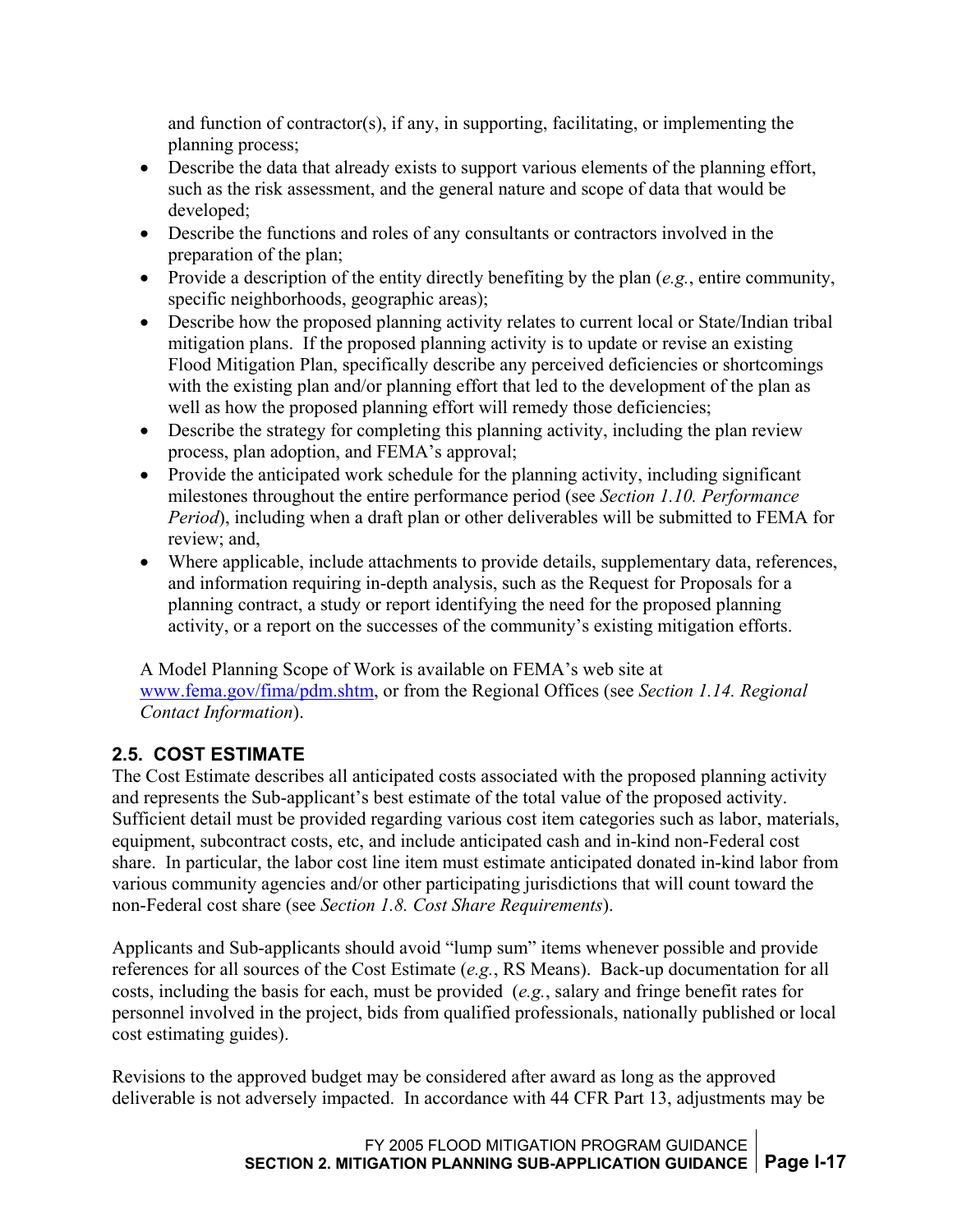<span id="page-22-0"></span>made among cost line items in the approved budget up to a cumulative threshold of 10% of the total budget without seeking formal approval from FEMA. Adjustments exceeding this threshold must be approved in advance by FEMA. As with Scope of Work changes, requests for a budget revision must be supported by adequate justification from the Applicant in order to be processed (see *Section 1.6.4.5. Cost Overruns and Cost Under-runs*).

### **2.6. FEMA PRE-AWARD ACTIVITIES**

FEMA Regional Offices will work with Applicants who have approved Planning subapplications to implement required pre-award activities prior to grant award (see *Section 1.9.1. FEMA Pre-Award Activities*).

In accordance with 44 CFR §10.8d(2)(iii), FEMA has determined that mitigation planning activities have no impact on the environment and will require no further Environmental or Historic Preservation review. Additionally, Benefit-Cost Analysis documentation is not required for mitigation planning sub-applications.

### **2.7. PRIVACY OF REPETITIVE LOSS DATA**

State NFIP Coordinators now may access a version of BureauNet called Data Exchange and they, along with the State Hazard Mitigation Officer and other approved State staff, may now access an internet portal called Simple, Quick Access or SQANet developed as part of the FEMA NextGen project. Both of these data systems now allow the State to access and download current claims, policy and repetitive loss data. However, communities cannot access either of these systems and it is the responsibility of State or FEMA Regional staff to provide claims, policy and repetitive loss property information on an as needed basis to the communities. States are afforded access to this sensitive data and can provide it directly to community governments on the basis of their status as an approved category of users. Use of the data by this approved category of users is limited to mitigation planning, research, analysis and feasibility studies consistent with the NFIP and uses that further the floodplain management and hazard mitigation goals of the States and FEMA. These uses are authorized pursuant to notices published in the Federal Register, most recently on January 23, 2002. State staff wishing to gain access to sensitive NFIP data may request a login ID and Password for SQANet by visiting [nfipnextgen.com](http://nfipnextgen.com/) and then clicking on the SQANetPilot link and then selecting the "click here to sign up" option.

When Bureaunet and SQANet records are accessed by States, they are advised of the sensitive nature of the information and the need to protect the release of the data to unauthorized users. When the data is released to a community by either the State or the FEMA Regions, the recipient must be notified in writing that the records relating to individuals and individual properties are being made available through the FEMA routine use policy for the specific purposes of mitigation planning, research, analysis and feasibility studies consistent with the NFIP and for uses that further the floodplain management and hazard mitigation goals of the States and FEMA and that the records are protected pursuant to the Privacy Act of 1974 (5 USC 552a). Records must not be publicly disclosed. FEMA shares this information at its discretion and may choose not to provide this information in the future to States or communities if it finds unauthorized uses of this information have been made.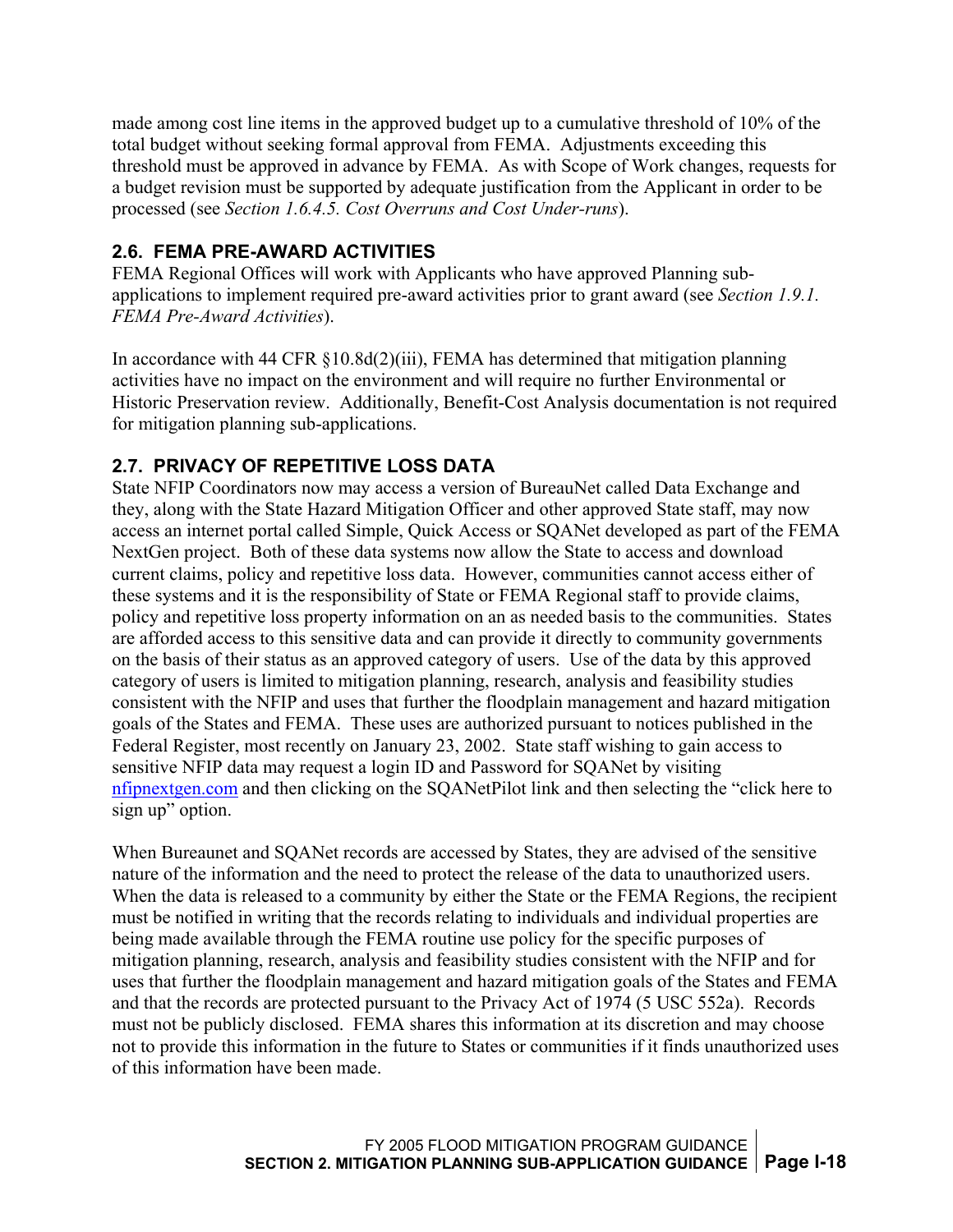While States and communities that receive FMA Planning grant funds are required to consider repetitive loss properties and to explain these considerations in their Flood Mitigation or multihazard plans, they should not attach lists to plans or otherwise make information relevant to individual properties, such as property owner names, addresses, and claims data, available to the public. For example, State and community plans may refer to geographic areas or neighborhoods where concentrations of repetitive loss properties are located for the purpose of identifying and prioritizing areas for mitigation projects, or the plans may list the number of repetitive loss properties with aggregate repetitive loss data. Individuals may seek access to their own information from States and communities such as whether their property address is on the State or community repetitive loss list or the number of claims filed and amount paid to previous owners. The State should also check with its Attorney General about applicable State public records acts or privacy laws that may affect the disclosure and use of repetitive loss data.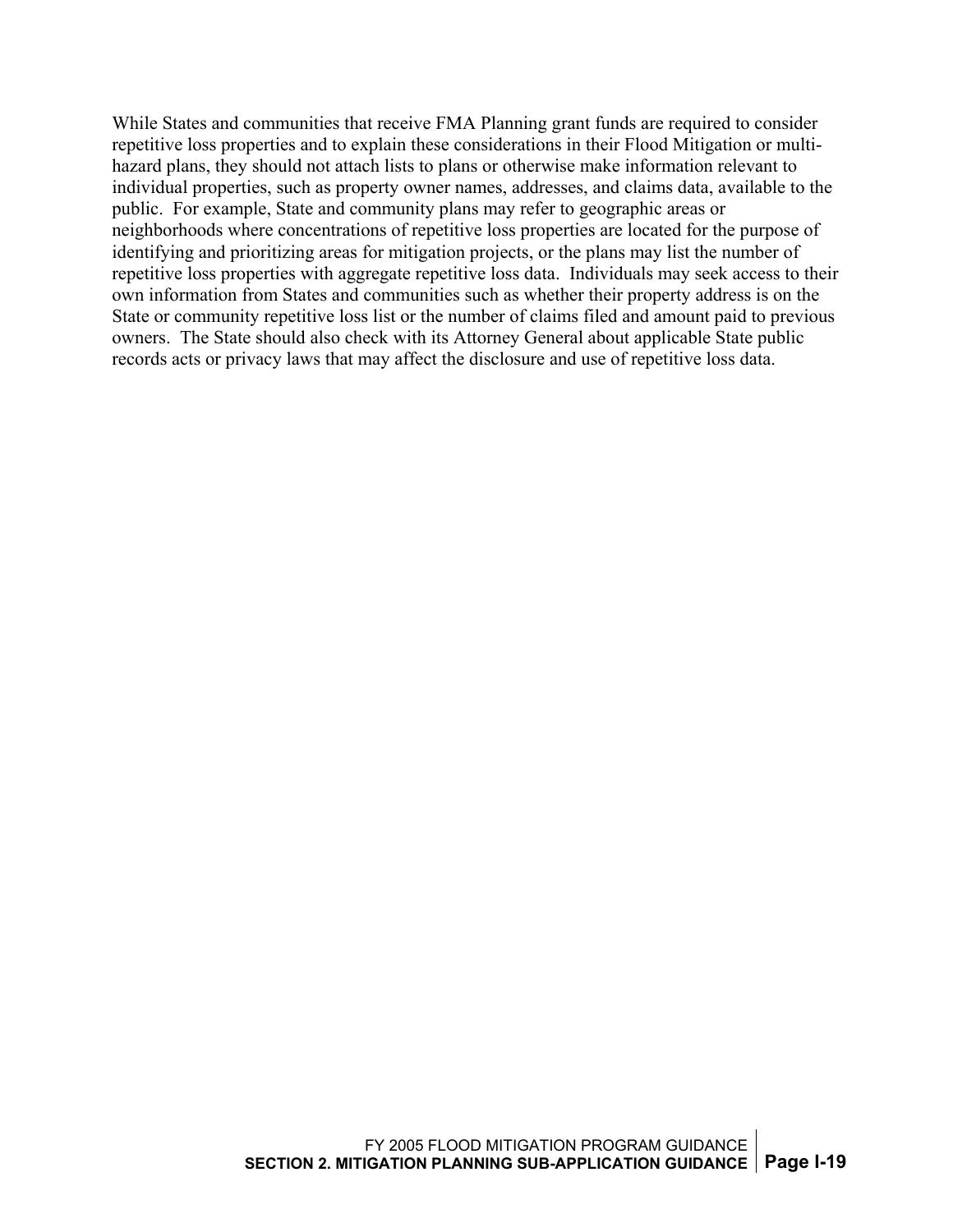# <span id="page-24-0"></span>**SECTION 3. MITIGATION PROJECT SUB-APPLICATION GUIDANCE**

The priority for FMA Project Grants continues to be saving lives and protecting property by mitigating NFIP insured and repetitive loss properties through acquisition, elevation, relocation and minor structural flood control projects. These activities will reduce flood insurance claim payments, as well as disaster housing and emergency response expenses. In addition, as a result of effective mitigation, fewer families will lose wages and fewer businesses will suffer reduced profits from displacement due to flooding. In the case of property acquisition, there will be increased recreational opportunities and an enhancement of the environment through the creation of open space along rivers and streams. Most importantly, communities and their residents will be safer from flood hazards.

#### **3.1. ELIGIBLE MITIGATION PROJECT ACTIVITIES**

Proposed Flood Mitigation Projects must focus on flood hazards. Only those projects listed in 44 CFR §78.12 are eligible for FMA grant awards.

There are limits on the amount of FMA Project grant funding that can be allocated to a State or community over any 5-year period, which are described Chapter 4 of FEMA 299 "Flood Mitigation Assistance Guidance" (see *Section 1.6.4.4. Funding Limits*).

### **3.2. INELIGIBLE PROJECT ACTIVITIES**

In addition to the specific ineligible project activities listed below, any project that should be covered by another Federal agency will be considered ineligible. The following project activities are **not** eligible for the FMA grant program:

- Major flood control projects such as the construction or repair of dikes, levees, floodwalls, seawalls, groins, jetties, or dams, and waterway channelization;
- Phased or partial projects (e.g., engineering designs, feasibility studies, or drainage studies that are not integral to the proposed project);
- Flood studies or flood mapping;
- Dry floodproofing of residential structures;
- Generators, and related equipment, such as generator hook-ups, for non-critical facilities or as a stand-alone activity;
- Warning and alert notification systems (e.g., NOAA weather radios); and
- Response and communication equipment.

# **3.3. MITIGATION PROJECT REQUIREMENTS**

#### **3.3.1. ELIGIBILITY CRITERIA**

Proposed mitigation projects must meet all requirements referenced in 44 CFR §78.11, Minimum Project Eligibility Criteria. The project application must demonstrate:

• Cost-effectiveness, not costing more than the anticipated value of the reduction in both direct damages and reducing the risk of future damage, hardship, loss, or suffering resulting if future floods were to occur. A FEMA-approved Benefit-Cost Analysis (BCA) is required for all mitigation projects. The end result is a Benefit-Cost Ratio (BCR) that must be 1.0 or greater (see *Section 3.6. Benefit-Cost Analysis*);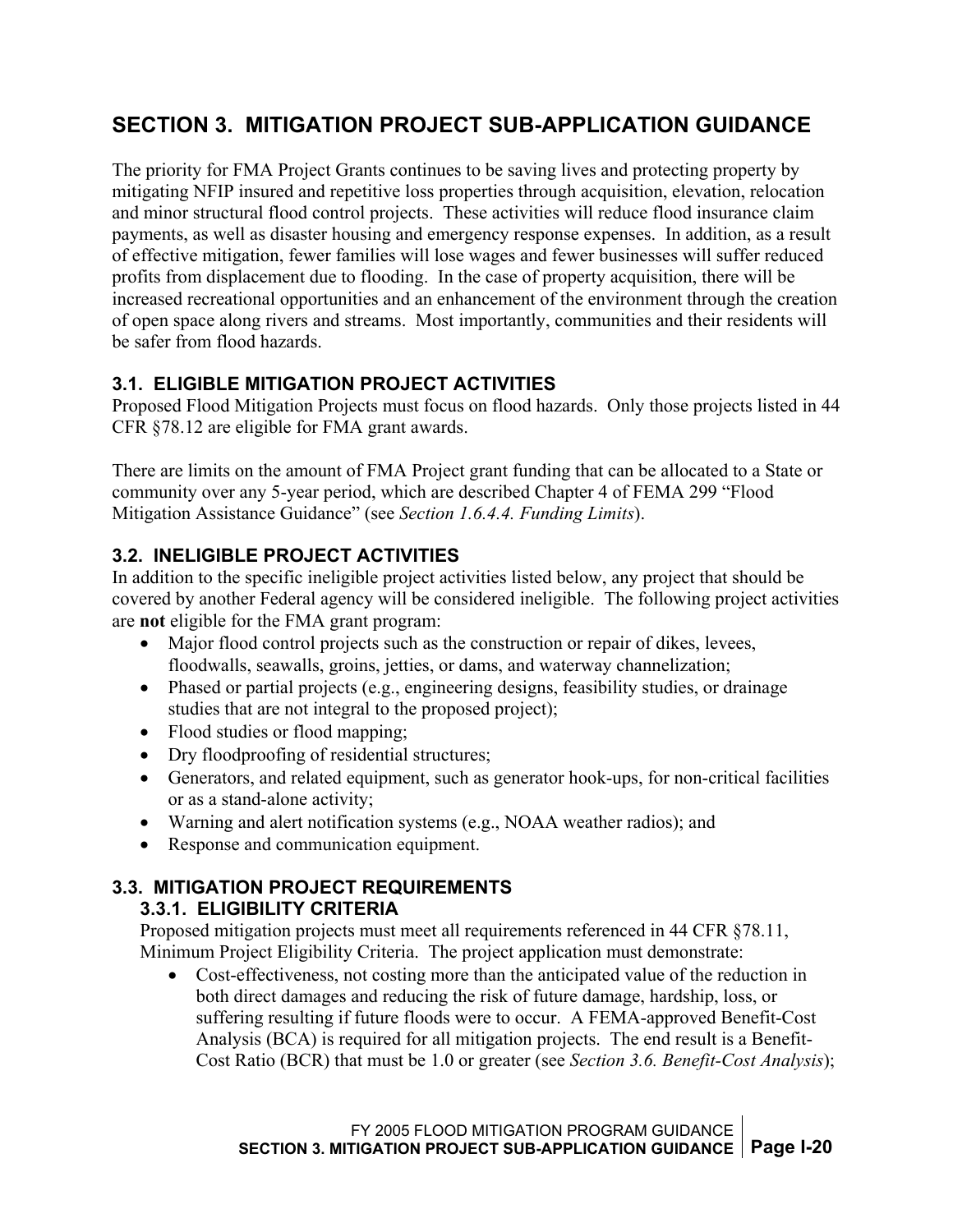- <span id="page-25-0"></span>• Conformance with 44 CFR Part 9, Floodplain Management and Protection of Wetlands, and 44 CFR Part 10, and any applicable environmental laws and regulations;
- Technical feasibility and ability to be implemented. The project Cost Estimate must reflect the engineering design, including all anticipated costs;
- Conformance with the minimum standards of the NFIP Floodplain Management Regulations;
- Conformance with the FEMA-approved Flood Mitigation Plan or flood hazard component of the Applicant's 44 CFR Part 201 compliant multi-hazard mitigation plan, pursuant to 44 CFR §78.5 (the type of project being proposed must be identified in the plan);
- Physical location in a community that is participating in the NFIP where the community is not be on probation, suspended or withdrawn from the NFIP;
- Solving of a problem independently or constituting a functional portion of a solution where there is assurance that the project as a whole will be completed; and
- Meeting the requirements of applicable Federal, State, Indian tribal, and local laws, implementing regulations, and executive orders.

### **3.3.2. PROPERTY ACQUISITION AND RELOCATION REQUIREMENTS**

For property acquisition and relocation projects, Grantees and Sub-grantees must comply with additional requirements consistent with 44 CFR §206.434(e) and related guidance.

#### **3.3.2.1. DEED RESTRICTIONS**

Sub-grantees receiving assistance for a real property acquisition or building relocation will enter into an agreement with the Grantee, subject to FEMA concurrence prior to award. The agreement must include the deed restriction that the Sub-grantee will record with each property deed. A Model Deed Restriction is available on FEMA's FMA web page: [www.fema.gov/fima/fma.shtm](http://www.fema.gov/fima/fma.shtm) or from the Regional Office (see *Section 1.14. Regional Contact Information*). **Open space acquisition projects without these formal assurances will not be funded by the FMA program** (see *Section 3.8. FEMA Pre-Award Activities*).The agreement will provide assurances that:

- The prospective participants were informed in writing that participation in the program is voluntary and that the Grantee/Sub-grantee will not use its eminent domain authority to acquire their property for the project purposes should negotiations fail.
- The Sub-grantee agrees that land acquired for open space purposes under the FMA program will be restricted in perpetuity to open space uses and will be unavailable for the construction of flood damage reduction levees, transportation facilities, and other incompatible purposes;
- The Sub-grantee accepts all of the requirements of the deed restriction governing the use of the FMA grant and use of the land;
- In consultation with the U.S. Army Corps of Engineers, the Sub-grantee has addressed and considered the potential future use of these lands for the construction of flood damage reduction levees, has rejected consideration of such measures in the future in the project area, and instead has chosen to proceed with acquisition of permanent open space;

FY 2005 FLOOD MITIGATION PROGRAM GUIDANCE **SECTION 3. MITIGATION PROJECT SUB-APPLICATION GUIDANCE Page I-21**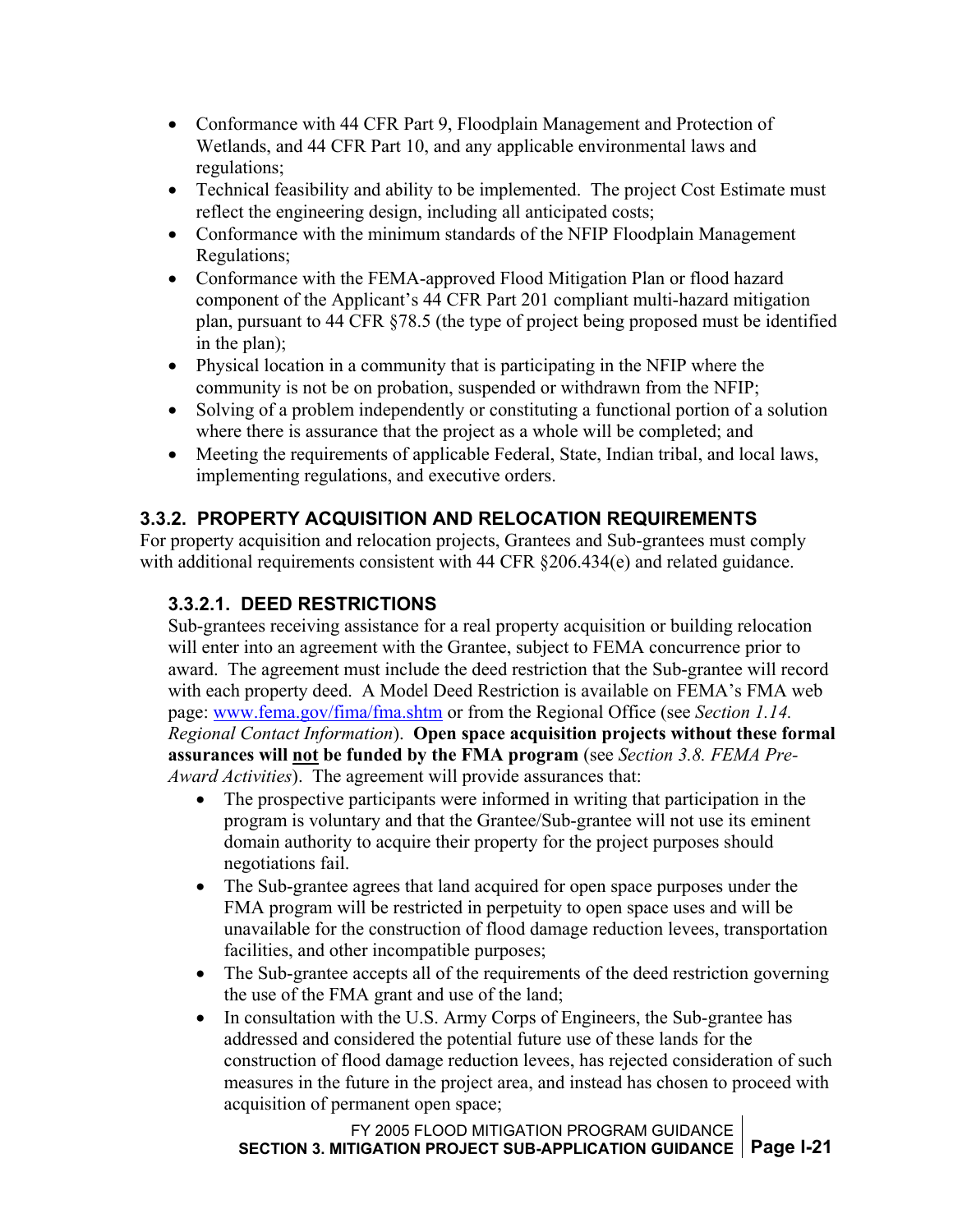- <span id="page-26-0"></span>• The Sub-grantee has coordinated with its State Department of Transportation to ensure that no future, planned improvements or enhancements are under consideration that will affect the proposed project area; and,
- Existing buildings will be removed within 90 days of settlement.

#### **3.3.2.2. ALTERNATE PROPERTIES**

For projects involving activities directly impacting structures and/or real property (*i.e.,* acquisition, elevation, relocation), changes to the properties in an approved mitigation project will be considered by FEMA but not approved automatically. The Applicant/ Sub-applicant must identify the alternate properties in the project application and must include a BCA for each alternate property. However, the alternate properties must **not** be included in the Cost Estimate or the overall project BCA (see *Section 3.6. Benefit-Cost Analysis*). Eligible properties approved as alternates may be substituted as long as the substitution does not change the overall nature of the project or increase the amount of the Federal share.

#### **3.3.2.3. HAZARDOUS MATERIALS AND PROPERTY ACQUISITIONS**

Sub-applicants considering the purchase of commercial or industrial property should ensure that the owner provides information identifying what, if any, hazardous materials are on the property. Before purchasing commercial or industrial properties, the Subapplicant must require the owner to remove hazardous materials and containers. The owner must provide a clean-site certification from the appropriate State agency before the Sub-applicant can purchase any interest in the property, including easements for development rights. **Clean-up costs associated with hazardous materials are not eligible project costs.** When the Sub-applicant purchases easements for development rights only, the seller also must agree to indemnify the State, FEMA, and the Subapplicant for any liability arising from previous contamination of the property.

The presence of non-leaking underground storage tanks, septic systems, home heating oil tanks, and normal quantities of lead, asbestos, and household hazardous materials does not preclude the use of FMA funds for acquisition. However, local permitting ordinances should be followed. The costs of removing these items must be addressed in the project Cost Estimate (see *Section 3.5. Cost Estimate*).

#### **3.3.3. SPECIAL FLOOD HAZARD AREA REQUIREMENTS**

The following requirements apply to any project to alter existing structures that are sited within a SFHA:

- When the project is implemented, all structures that will **not** be demolished or relocated out of the SFHA must be covered by flood insurance to an amount at least equal to the project cost or to the maximum limit of coverage made available with respect to the particular property, whichever is less; and,
- The participating property owner(s) must agree that the Sub-applicant will legally record with the property's deed a notice that states:

*"This property has received Federal hazard mitigation assistance. Federal law requires that insurance coverage on this property must be maintained during the life of the property regardless of*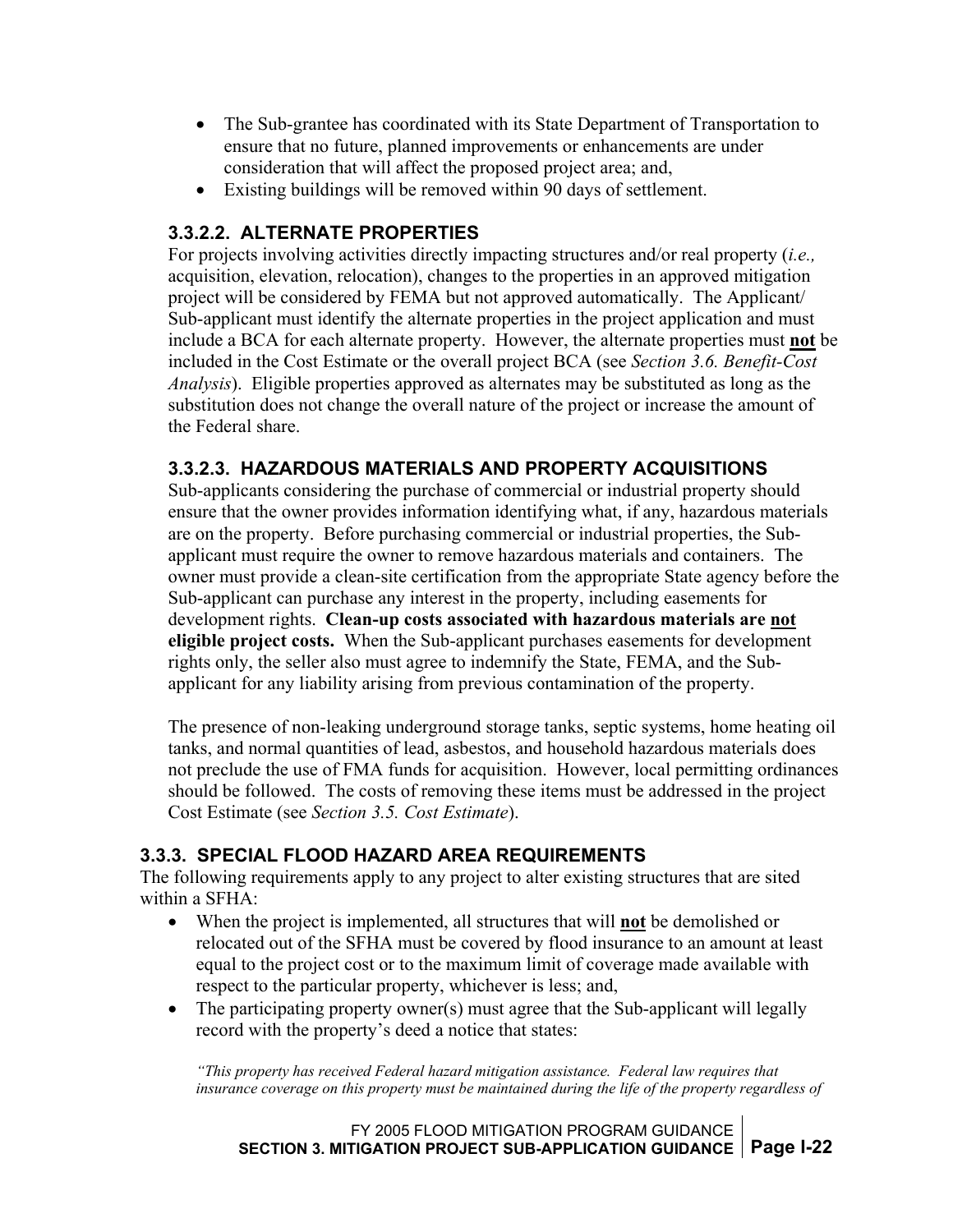<span id="page-27-0"></span>*transfer of ownership of such property. Pursuant to 42 U.S.C. §5154a, failure to maintain flood insurance on this property may prohibit the owner from receiving Federal disaster assistance with respect to this property in the event of a flood disaster. The property owner is also required to maintain this property in accordance with the floodplain management criteria of Title 44 of the Code of Federal Regulations Part 60.3 and City/County Ordinance."* 

Applicants receiving assistance for projects sited in a SFHA will ensure that these requirements are met by requesting the participating property owner(s) to sign a notice of the conditions for receiving FEMA grant funds for projects in a SFHA. A Model Notice of Conditions for Receiving FEMA Grant Funds for Projects in a SFHA will be made available on FEMA's FMA web page [www.fema.gov/fima/pdm.shtm,](http://www.fema.gov/fima/pdm.shtm) or from the Regional Offices (see *Section 1.14. Regional Contact Information*). **Properties that do not meet these requirements will not be eligible to receive assistance under the FMA program** (see *Section 3.8. FEMA Pre-Award Activities*).

#### **3.3.4. INCOME TAX ON MITIGATION PROJECT FUNDS**

FEMA has received information from the IRS that payments made under FEMA-assisted mitigation grant programs are includable as gross income under Section 61 of the Internal Revenue Code (see *Section 1.6.3. Income Tax on Mitigation Project Funds*).

### **3.3.5. GEO-CODING REQUIREMENTS**

The location of all approved mitigation projects funded by the FMA program must be geocoded using standard datum. Geospatial coordinates, in the form of latitude and longitude with an accuracy of  $+/- 20$  meters (64 feet), must be provided for all individual sites contained in the mitigation project, including:

- Individual property information on properties mitigated, and
- Project sites for mitigation activities such as stormwater management, road and bridge improvement, and critical facility protection, and flood control projects.

The specific Guidance for Geo-coding Mitigation Data was provided to the FEMA Regional Offices in August, 2004, and provides guidance for collecting and formatting location information. This is available on FEMA's FMA web page: [www.fema.gov/fima/fma.shtm](http://www.fema.gov/fima/fma.shtm) or from the Regional Offices (see *Section 1.14. Regional Contact Information*). FEMA will work with Applicants to ensure this information is provided prior to award (see *Section 3.8. FEMA Pre-Award Activities*).

#### **3.3.6. PROJECT MAINTENANCE**

FEMA is **not** responsible for maintaining the project after the initial implementation phase. FEMA will not pay for any future maintenance (*e.g.*, mowing open space). Sub-applicants must provide a maintenance plan that identifies the maintenance tasks and budget, and identify the entity that will perform long-term maintenance. Maintenance costs during project implementation must be included in the Cost Estimate (see *Section 3.5. Cost Estimate*) and the BCA (see *Section 3.6. Benefit-Cost Analysis*).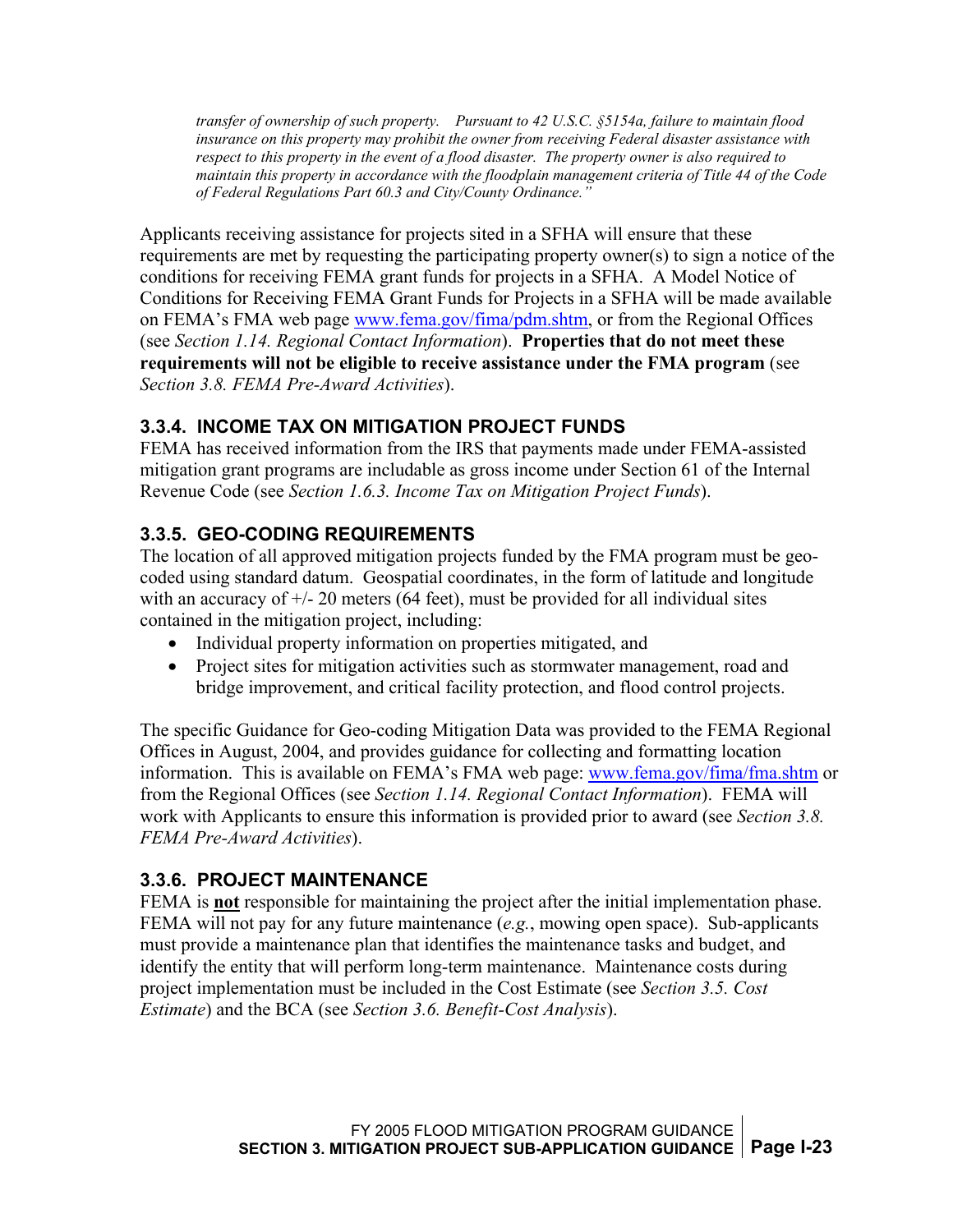#### <span id="page-28-0"></span>**3.4. SCOPE OF WORK**

The SOW describes the objectives, methodology, feasibility, outcomes, timeline, milestones, resources, deliverables, and benefits of as well as reasons for the proposed project. The narrative must establish the "who, what, where, when, and how" of the proposal and timeline. The SOW should:

- Describe the proposed project, to include an identification of the flooding hazards to be addressed and the effectiveness and level of protection provided by the project in mitigating the flood hazards; location within the community and/or geographical extent of the project (natural, built and socioeconomic environments); basic information about the proposed action, including its dimensions, size and area; and, any pertinent strengths, weaknesses, opportunities, and constraints affecting the proposed project;
- Indicate the purpose of the project; strategy for completing the project; and goals and objectives of the project;
- Include a description of the methodology used to identify the proposed activity. Identify alternatives considered prior to deciding upon the project;
- Provide a description of the members of the community population directly benefiting from the project (*e.g.*, entire community, specific neighborhoods or geographic areas, individual property owners);
- Indicate how the proposed project aligns with the goals, objectives, and priorities identified in the Sub-applicant's Flood Mitigation Plan;
- Describe how the project will be utilized over the long-term. For example, include a description of maintenance agreements to be in place for long-term upkeep of the proposed project;
- Provide the anticipated Work Schedule for the project, including significant milestones throughout the entire performance period (see *Section 1.10. Performance Period*) and all tasks (*e.g.*, survey, appraisal, permitting, inspection requirements, site preparation);
- If applicable to the project, include proposed schematic or detailed engineering drawings, or engineering design;
- Include applicable photographs, maps, sketches, and/or drawings (e.g., appropriate sections of Flood Insurance Studies and Flood Insurance Rate Maps) to document elements of the project and project parameters; and,
- Include applicable sources, references, citations, and/or notations.

### **3.5. COST ESTIMATE**

The Cost Estimate describes all anticipated and potential costs associated with the proposed activity, and represents the Sub-applicant's best estimate of the total value of the proposed activity. Sufficient detail must be provided regarding various cost item categories such as labor, materials, equipment, subcontract costs, etc, and include anticipated cash and in-kind non-Federal match. In particular, the labor cost line item must estimate anticipated donated in-kind labor from various agencies and/or other participating jurisdictions that will count toward the non-Federal match (see *Section 1.8. Cost Share Requirements*).

Applicants and Sub-applicants should avoid "lump sum" items whenever possible and provide references for all sources of the Cost Estimate (*e.g.*, RS Means). Back-up documentation for all costs, including the basis for each must be provided (*e.g.*, salary and fringe benefit rates for personnel involved in the project, bids from qualified professionals, nationally published or local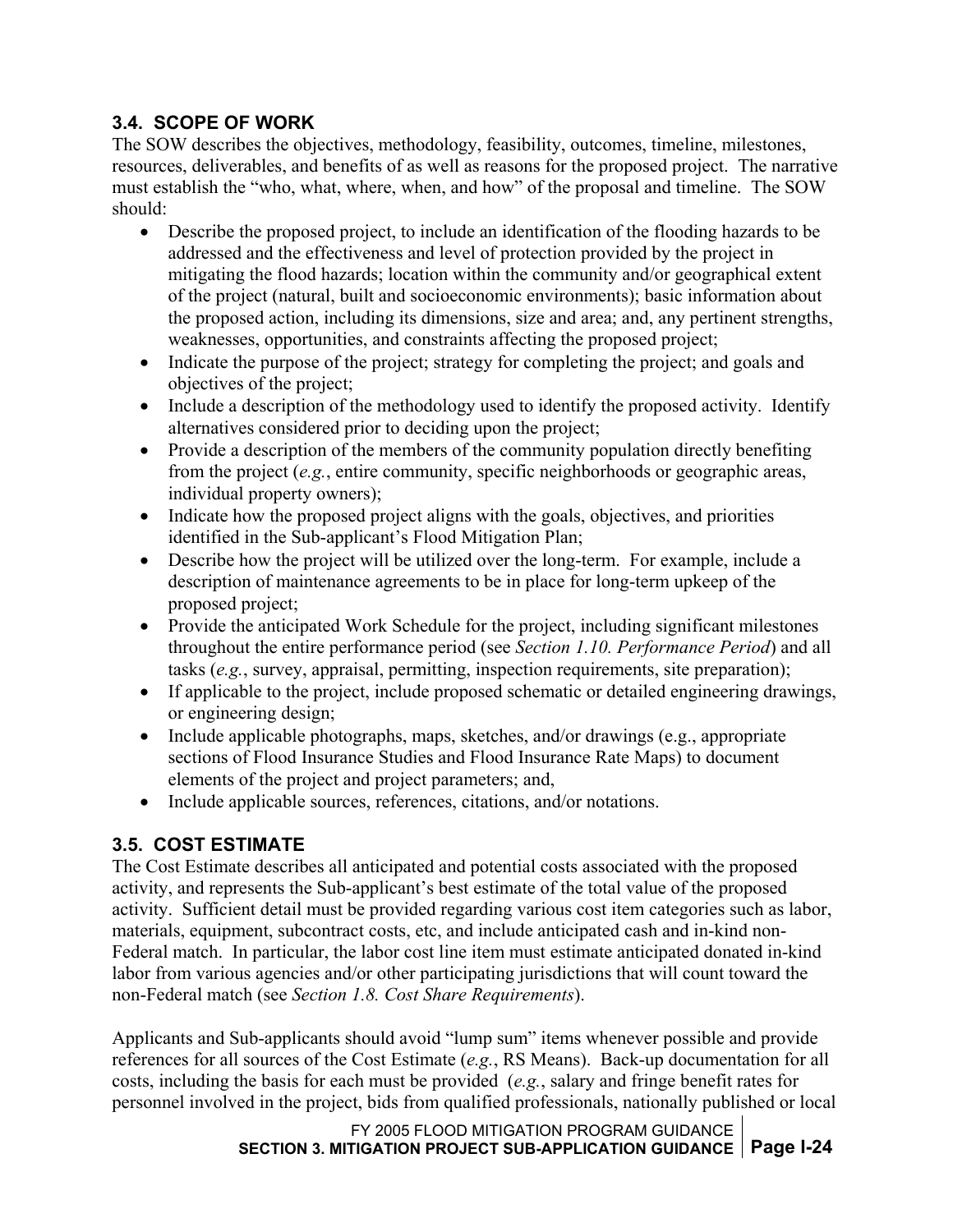<span id="page-29-0"></span>cost estimating guides). Documentation of the base year of all cost estimates provided as well as the anticipated date of construction should be provided, if applicable.

Revisions to the approved budget may be considered after award as long as the approved deliverable is not adversely impacted. In accordance with 44 CFR Part 13, adjustments may be made among cost line items in the approved budget up to a cumulative threshold of 10% of the total budget without seeking formal approval from FEMA. Adjustments exceeding this threshold must be approved in advance by FEMA. As with SOW changes, requests for a budget revision must be supported by adequate justification from the Applicant in order to be processed (see *Section 1.6.4.5. Cost Overruns and Cost Under-runs*).

#### **3.6. BENEFIT-COST ANALYSIS**

All projects funded under the FMA program must be cost-effective. To ensure this objective is met, a FEMA-approved Benefit-Cost Analysis (BCA) is required for all mitigation projects. BCA is a well-established method for quantitatively comparing the benefits and costs of mitigation projects. The end result is a BCR, which is derived from a project's total net present value of benefits (*i.e.*, the value of benefit today versus the value of future benefits after taking inflation and return into account) divided by the total project cost estimate, which must include all documented project and maintenance costs.

For projects that address multiple structures (*e.g.*, acquisition or elevation), the BCR is calculated by totaling the anticipated or net present value of benefits for each structure to obtain the project's total net present value of benefits and dividing the total project benefits by the total project cost estimate. **Only Project sub-applications that demonstrate cost-effectiveness through a BCR of 1.0 or greater will be considered for FMA funding.** 

Applicants and Sub-applicants must use a FEMA-approved methodology to determine the BCA. Applicants and Sub-applicants are strongly encouraged to use FEMA's BCA software for their analyses, which may be obtained from FEMA by contacting the BCA helpline via phone (866- 222-3580), via e-mail [\(bchelpline@dhs.gov](mailto:bchotline@urscorp.com)), or from the applicable FEMA Regional Office (see *Section 1.14. Regional Contact Information*). Using FEMA-approved software will ensure that the calculation is done in accordance with OMB and FEMA's standardized methodologies and approaches and will facilitate the application review process.

Non-FEMA BCA software also may be used, but only if the FEMA Regional Office and FEMA Headquarters approve the software. The Applicant must provide verification that FEMA has approved the non-FEMA BCA software or methodologies. An e-mail or letter signed and dated by FEMA is considered appropriate verification.

#### **3.6.1. ALTERNATIVE DETERMINATION OF COST-EFFECTIVENESS**

FEMA has developed a simplified, alternative methodology for use in conducting the BCA, which may be used in lieu of, or in conjunction with, a traditional BCA for certain properties insured under the NFIP and included in the NFIP Repetitive Loss Properties List. The list of properties and the guidance for using this alternative approach was provided to the FEMA Regional Offices on July 7, 2003 titled Guidance for Pilot Alternative Determination of Costeffectiveness for certain NFIP repetitive-loss properties. FEMA is currently in the process of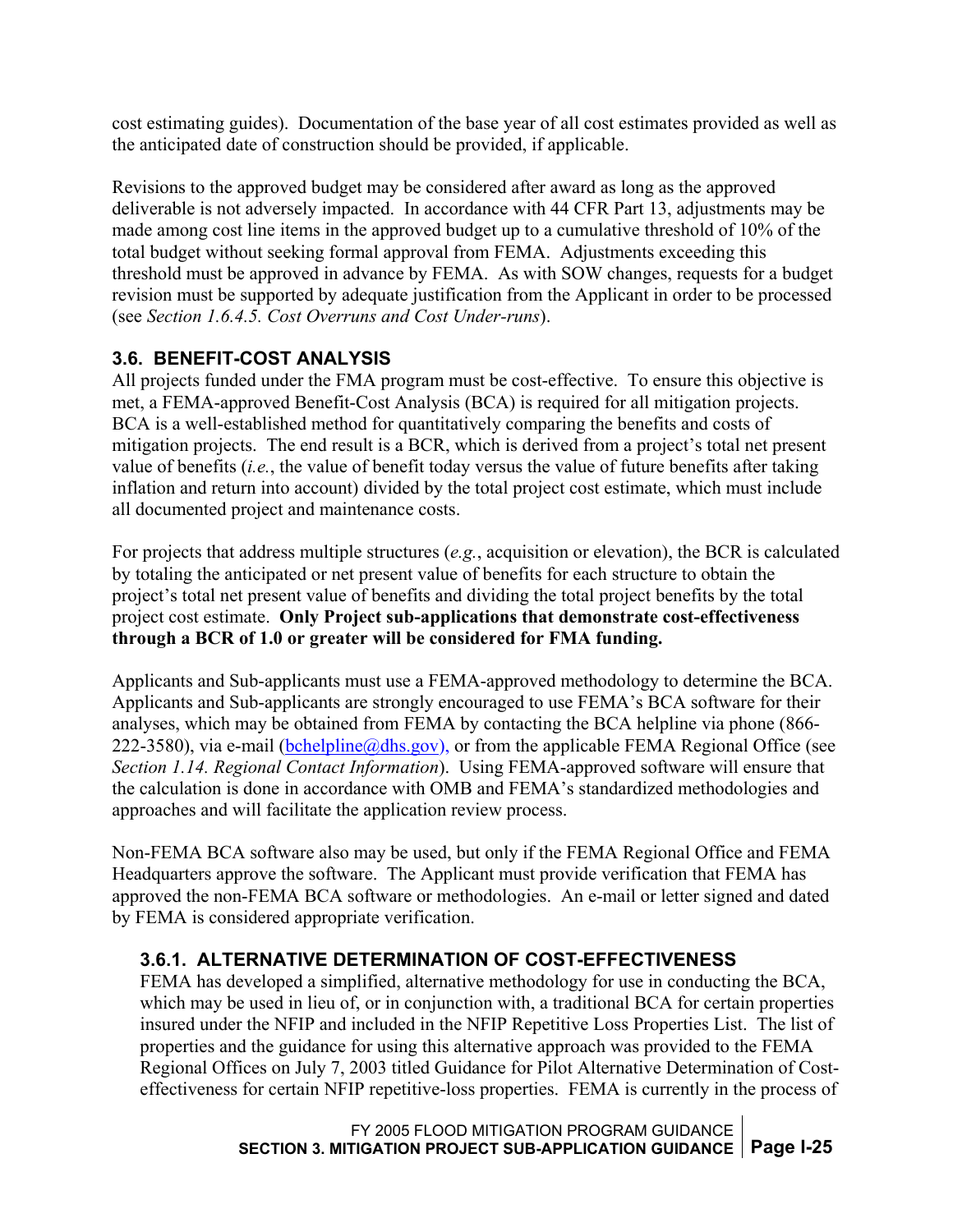<span id="page-30-0"></span>updating the data and will release separate guidance addressing these updates. Information on the alternative approach will be available from the Regional Offices (see *Section 1.14. Regional Contact Information*).

#### **3.7. ENVIRONMENTAL/HISTORIC PRESERVATION COMPLIANCE**

Sub-applicants are required to provide information to support FEMA's environmental and historic preservation compliance process. The purpose of this information is threefold. First, it helps a Sub-applicant understand the compliance requirements for the proposed project and how in meeting some of those requirements, the overall design and cost of the project may be affected. Second, this information helps FEMA determine how well the Sub-applicant understands these issues and has addressed them in the project design. And third, if the project is selected, this information can be helpful in expediting the actual environmental and historic preservation compliance process that FEMA must complete before final approval and funding of the project. Funds will not be awarded and the Sub-applicant may not initiate the project until FEMA has completed its review.

A few examples of the many laws and Executive Orders for which Federal review is required are the National Environmental Policy Act (NEPA), the National Historic Preservation Act (NHPA), the Endangered Species Act (ESA) and the Executive Orders on Wetlands, Floodplains, and Environmental Justice.

For mitigation projects selected for award, FEMA will complete the environmental/historic preservation review with the assistance of both the Applicant and the Sub-applicant as part of its Pre-Award Activities (see *Section 3.8. FEMA Pre-Award Activities*). Environmental remediation actions or historic preservation treatment measures may be required as conditions of the grant award to avoid, minimize or compensate for adverse effects caused by the project. These conditions may include a broad range of potential remediation actions or treatment measures that result from FEMA's consultation with the appropriate Federal or State resource agency. Depending on the type of property or resource affected and the scope of the project, the remediation or treatment measures may be minimal or extensive.

The Sub-applicant must ensure to the best of their ability that costs to address potential adverse impacts are realistically reflected in the Cost Estimate (see *Section 3.5. Cost Estimate*). Clean-up costs associated with hazardous materials are **not** eligible project costs (see *Section 3.3.2.3. Hazardous Materials and Property Acquisitions*). The Sub-Applicant is encouraged to provide an explanation of how the Cost Estimate was developed to include costs associated with anticipated environmental/ historic preservation remediation or treatment measures. All such costs identified through the review and consultation process may be cost shared if included as part of the project sub-application Cost Estimate.

#### **3.8. FEMA PRE-AWARD ACTIVITIES**

FEMA Regional Offices will work with Applicants who have approved Project sub-applications to implement required pre-award activities prior to grant award (see *Section 1.9.1. FEMA Pre-Award Activities*).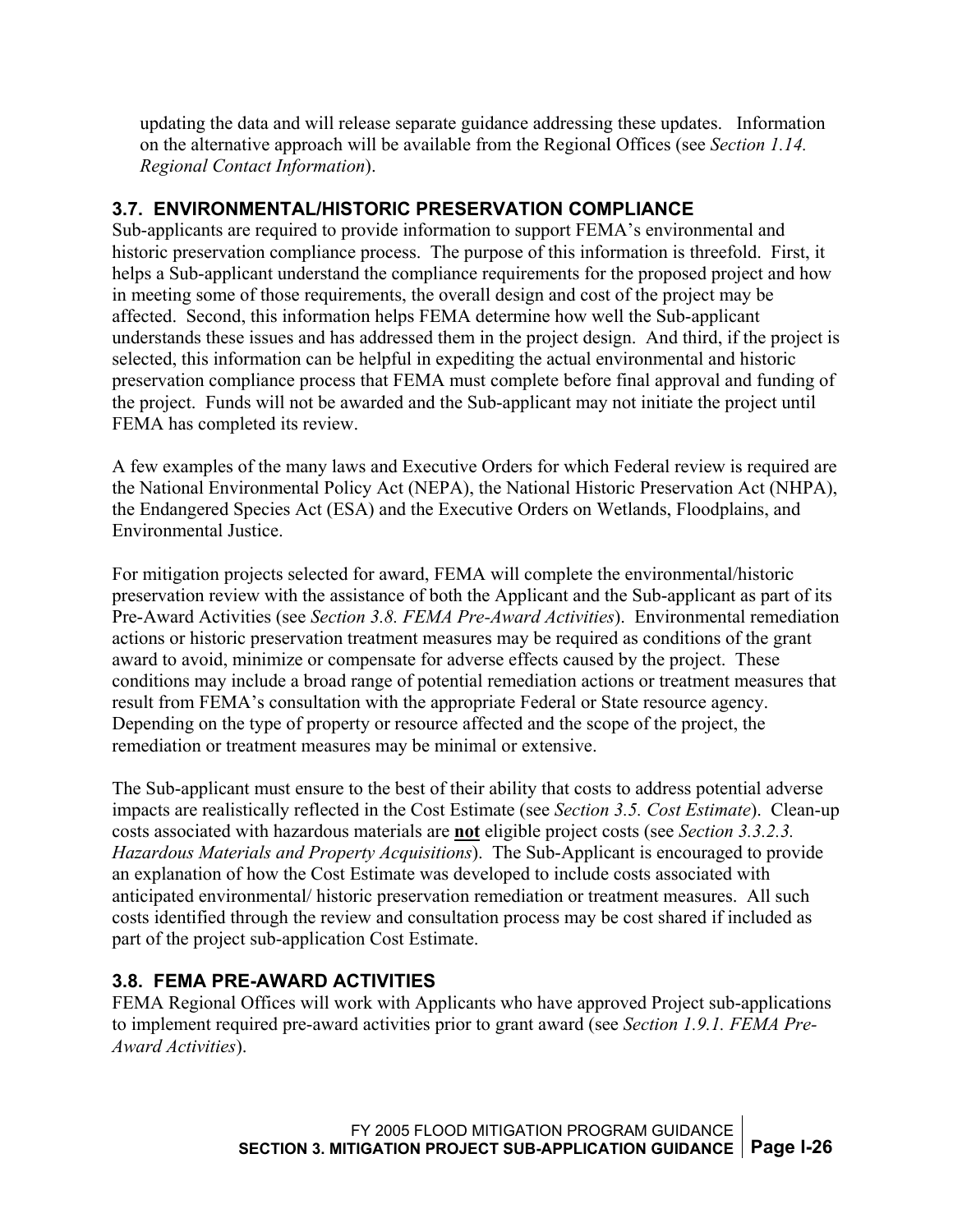#### <span id="page-31-0"></span>**3.8.1. PROPERTY ACQUISITION AND RELOCATION REQUIREMENTS**

For property acquisition and relocation projects, the Applicant's agreement with the Subapplicant regarding open space must be provided to FEMA for concurrence as well as the deed restrictions and signed statements of voluntary participation. Open space acquisition projects without these formal assurances will not be funded by the FMA program (see *Section 3.3.2. Property Acquisition and Relocation Requirements*).

### **3.8.2. SPECIAL FLOOD HAZARD AREA REQUIREMENTS**

For projects related to improved structures sited in SFHAs, FEMA will verify that participating property owners obtain flood insurance on the property before award and require assurance that flood insurance is maintained for the life of the property.Signed notices of the conditions for receiving FEMA grant funds for projects in a SFHA must be provided to FEMA prior to award. Properties that do not meet these requirements will not be eligible to receive assistance under the FMA program (see *Section 1.6. Program Requirements).* 

### **3.8.3. GEO-CODING REQUIREMENTS**

FEMA will work with Applicants to ensure that geo-coding information is provided prior to award, including individual property information on properties mitigated, and project sites for mitigation activities such as stormwater management, road and bridge improvement, and critical facility protection, and flood control projects (see *Section 3.3.5. Geo-Coding Requirements*).

#### **3.8.4. ENVIRONMENTAL AND HISTORIC PRESERVATION COMPLIANCE REQUIREMENTS**

FEMA will complete the environmental/historic preservation compliance review for projects approved for award as part of pre-award activities. Funds will not be awarded and the project cannot be initiated until FEMA has completed the environmental/historic preservation review. Certain projects are of a nature that environmental/historic review can be accomplished with the information provided in the sub-application. Other projects may require some additional review, or extensive review. FEMA will often request that the Applicant and Sub-applicant work with FEMA in the review process.

### **3.9 UPDATING REPETITIVE LOSS DATABASE FOR MITIGATED PROPERTIES**

In order to maintain accurate, up-to-date records of all repetitive loss properties mitigated as a result of FMA Project grants, FEMA requires the submission of Form AW-501, *NFIP Repetitive Loss Update Worksheet* (OMB #1660-0022). Typically, this form is completed by the State or community, but may be completed by a Region with appropriate documentation that shows any changes in the status of a property (e.g., elevation certificate). This form, along with the transmittal sheet or other document signed by an authorized community official, must be submitted for each property mitigated with FMA funds prior to closeout. Form AW-501 and instructions for completing and submitting the Form are available on FEMA's FMA web page, www.fema.gov/fima/fma.shtm or from the Regional Offices (see *Section 1.14. Regional Contact Information*).